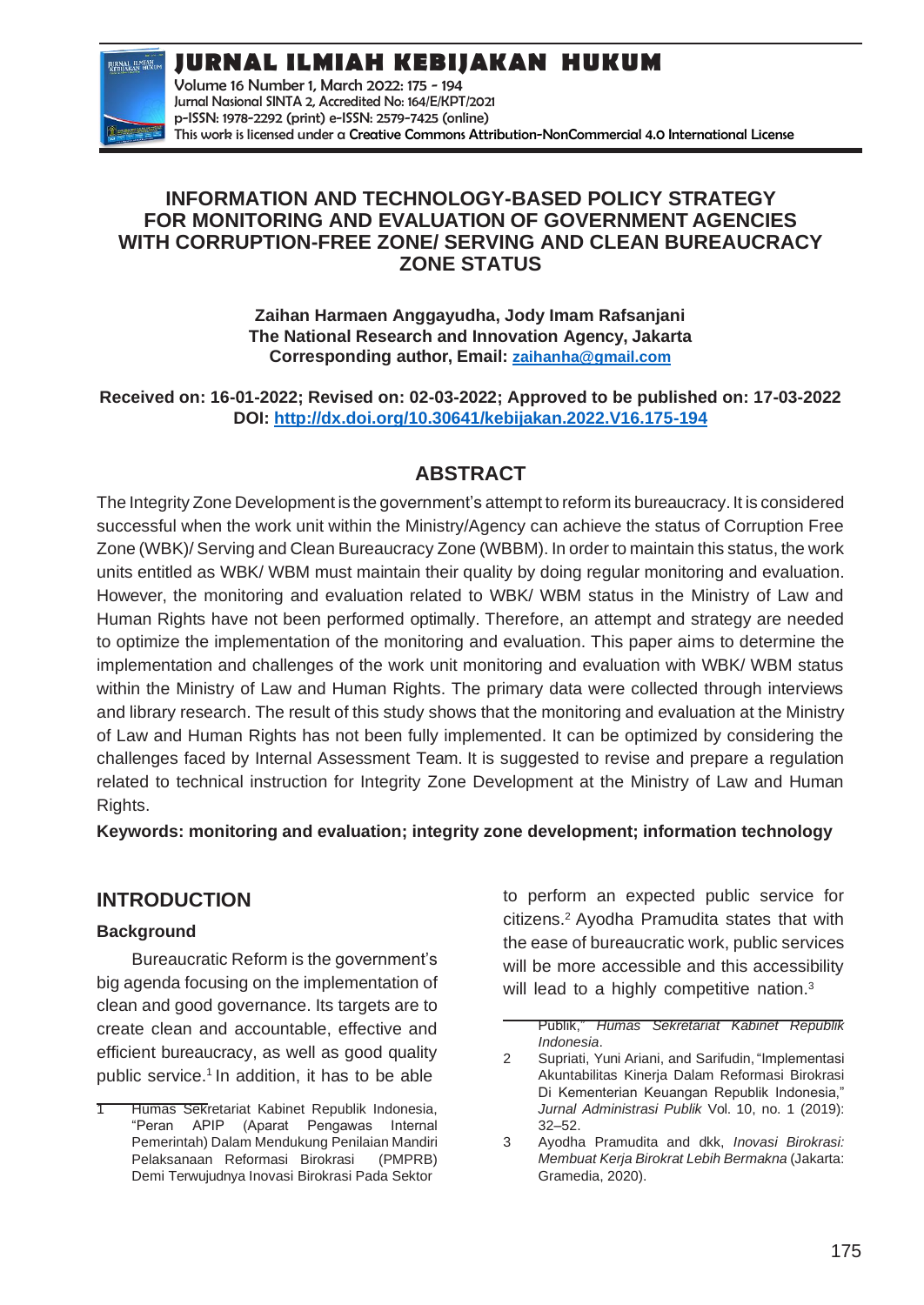Therefore, bureaucratic reform aims to fix and create good governance.<sup>4</sup> The ability of public service system in responding to the society dynamic is important in bureaucracy.<sup>5</sup>

Three main objectives of bureaucratic reform are improving organization capacity and accountability, creating free and clean governance from corruption, collusion, and nepotism, and improving public service.<sup>6</sup> In order to actualize these objectives, government institutions create bureaucratic pilot units to implement Integrity Zone. Beginning from Island of integrity, Integrity Zone is usually used by government or NGO (Non-Governmental Organization) to demonstrate the enthusiasm in eradicating and preventing corruption. In Indonesia, there is an accusation that public service bureaucracy is complicated and prone to corruption practice. The corrupt public service makes people get used to tolerating corruption practice.<sup>7</sup>

Integrity Zone Development is a big agenda set by the government for implementing bureaucratic reform. In orderto appreciate the committed top management in supporting Bureaucratic Reform through Integrity Zone, Ministry of State Apparatus Empowerment and Bureaucratic Reform (MenPANRB) issue MenPANRB regulations (PerMenPANRB) which have undergone several changes. The most recently issued

of 2014 about Integrity Zone Development towards Corruption-Free Zone (WBK)/Serving and Clean Bureaucracy Zone (WBBM) in government institutions. The regulation serves as a general guideline, a reference for officials within the Ministries/Agencies and Local Governments (Ministries/Institutions/ Local Governments) in Integrity Zone Development towards Corruption Free Zone. Ministries/Institutions/Local Government dedicate themselves to be Ministries/ Institutions/Local Government with ZI status. They show their commitment through the implementation of corruption prevention activities in a more tangible and integrated form and adapted according to their needs.<sup>8</sup> Ministries/Institutions/Local Government's Pilot Project serve to accelerate a welldirected, organized, measurable, sustainable and coordinated plan.<sup>9</sup>

regulation is PerMenPANRB Number 10 of 2019 Alteration of PerMenPANRB No 52

PerMenPANRB Number 10 of 2019 has a juridical basis in its formation. The basis for its formation one of which is Regulation Number 28 of 1999 about Clean and Corruption, Collusion and Nepotism-free Governance (State Gazette of the Republic of Indonesia of 1999 Number 75, Supplement to State Gazette Republic of Indonesia Number 3851) and Regulation Number 31 Year 1999 about Corruption Eradication (State Gazette of the Republic of Indonesia of 1999 Number 140, Supplement to State Gazette Republic

<sup>4</sup> Julia Hapsari, Hartuti Purnaweni, and Budi Puspo Priyadi, "Implementasi Pembangunan Zona Integritas Menuju Wilayah Bebas Dari Korupsi Dan Wilayah Birokrasi Bersih Dan Melayani Di Bbws Pemali Juana Semarang," *Jurnal Ilmu Administrasi Publik* 1, no. 1 (June 2019): 25–42.

<sup>5</sup> Agus Dwiyanto et al., *Reformasi Birokrasi Publik Di Indonesia* (Sleman: Gajah Mada University Press, 2021), 4.

<sup>6</sup> President Regulation Number 81 Year 2010 about Grand Design Bureaucratic Policy 2010-2015

<sup>7</sup> Julia Hapsari, Hartuti Purnaweni, and Budi Puspo Priyadi, "Implementasi Pembangunan Zona Integritas Menuju Wilayah Bebas Dari Korupsi Dan Wilayah Birokrasi Bersih Dan Melayani Di Bbws Pemali Juana Semarang," Jurnal Ilmu Administrasi Publik 1, no. 1 (June 2019): 25–42."

[https://www.bpkp.go.id/%20/jateng/konten/1909/](http://www.bpkp.go.id/jateng/konten/1909/) Zona-Integritas -Menuju-WBK-atau-WBK-Menuju-Zona-Integritas.bpkp#:~:text=Zona%20 Integritas%20Zona%20Integritas%20(ZI,dan%20 peningkatan%20kualitas%20pelayanan%20 publik, diakses pada 30 Desember 2021, pukul 15:24.

<sup>9</sup> Imam Lukito and Edward James Sinaga, "Analisa Pembentukan Organisasi Pengelola Nusakambangan Sebagai Pilot Project Revitalisasi Pemasyarakatan," *Jurnal Ilmiah Kebijakan Hukum* 15, no. 1 (March 26, 2021): 49, accessed February 2, 2022, https://ejournal. balitbangham.go.id/index.php/kebijakan/article/ view/1626.

<sup>8</sup>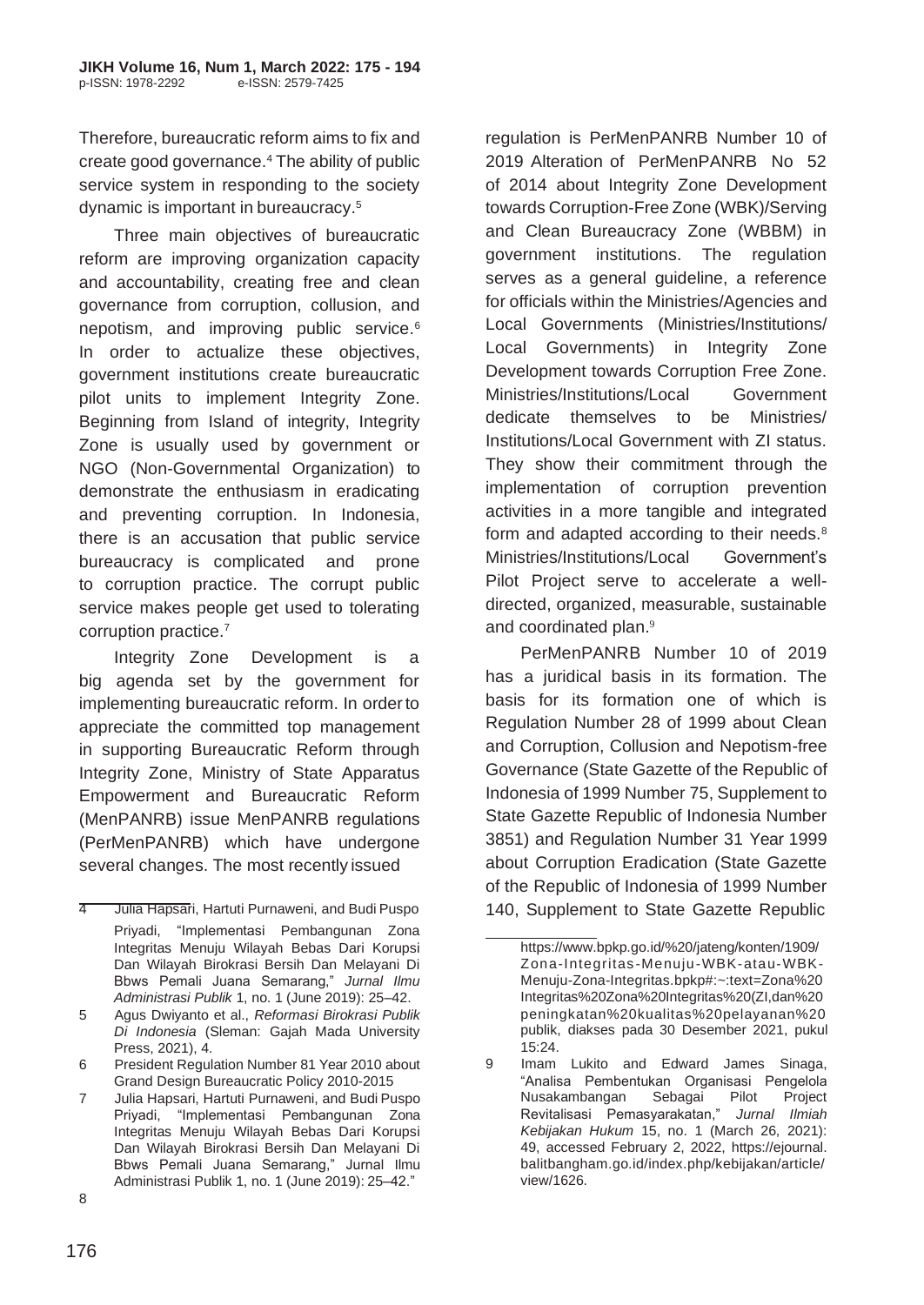of Indonesia Number 3874)

Based on Ministry of State Apparatus Empowerment and Bureaucratic Reform Regulation about Integrity Zone Development towards WBK/WBBM guidelines in government institutions, Integrity Zone means a status given to a government institution which its head and officials have committed to implementing WBK/WBBM through bureaucratic reform, corruption prevention and improved public service quality in particular.<sup>10</sup>

Achieving Corruption-Free Zone (WBK)/ Serving and Clean Bureaucracy Zone (WBBM) status is not the final goal, it is a process, a way to make Island of Integrity or Integrity Zone in Ministries/Institutions/ Local Government. Work unit with WBK and WBBM status, have to be a pilot project and benchmark for others.<sup>11</sup>Ministry of Law and Human Rights is one of Ministers committed to support the Integrity Zone Development. As a prove, 83 work units in Ministry of Law and Human Rights have achieved the WBK and WBBM status in 2020.

Furthermore, the real challenge is how to maintain the WBK/ WBBM status by maintaining service quality and performance in a sustainable manner.<sup>12</sup> These efforts

include continuing to monitor and evaluate as a quality assurance and control measure. An approach and different type of treatment are compulsory in monitoring and evaluating each pilot work unit. In addition, the pilot work units must accommodate a clearer and distinguished standard than the work units without WBK/ WBBM status. The implementation of monitoring and evaluation as a quality control measure depends on the important role of the Government Internal Supervisory Apparatus (APIP). Effectively, its role is based on Government Regulation Number 60 Year 2008 about Government Internal Supervisory System:

- 1. Provide adequate confidence in obedience, economy, efficiency, and effectiveness in achieving the objectives of implementing the duties and functions of government agencies
- 2. Provide early warning and improve the effectiveness of risk management in the implementation of duties and functions of government agencies; and
- 3. Maintain and improve the quality of governance in implementation of its duties and functions.

With its jobs and functions, APIP is expected to ensure the government administration to be orderly, efficiently, and effectively performed in accordance with the plans and provisions of laws and regulations. APIP is also expected to encourage the actualization of good, clean and authoritative government, free from irregularities and abuse of power such as corruption, collusion and nepotism practices (KKN) for the concept of good governance and clean government.<sup>13</sup>

Government Internal Supervisory Apparatus (APIP) has an internal supervision

<sup>10</sup> Julia Hapsari, Hartuti Purnaweni, and Budi Puspo Priyadi, "Implementasi Pembangunan Zona Integritas Menuju Wilayah Bebas Dari Korupsi Dan Wilayah Birokrasi Bersih Dan Melayani Di Bbws Pemali Juana Semarang," Jurnal Ilmu Administrasi Publik 1, no. 1 (June 2019): 25–42."

<sup>11</sup> KPKNL Pamekasan, "Zona Integritas Menuju Wilayah Bebas Dari Korupsi (WBK) Dan Wilayah Birokrasi Dan Bersih Melayani (WBBM) Di KPKNL Pamekasan," *Kementerian Keuangan Repbulik Indonesia*, last modified February 18, 2020, accessed October 21, 2021, https:// [www.djkn.kemenkeu.go.id/artikel/baca/12980/](http://www.djkn.kemenkeu.go.id/artikel/baca/12980/) Zona-Integritas-menuju-Wilayah-Bebas-dari-Korupsi-WBK-dan-Wilayah-Birokrasi-dan-Bersih-Melayani-WBBM-di-KPKNL-Pamekasan.html.

<sup>12</sup> Ahmad Jazuli, "Komitmen Agen Perubahan Kementerian Hukum Dan Hak Asasi Manusia Dalam Pembangunan Zona Integritas Berkelanjutan," *Jurnal Ilmiah Kebijakan Hukum* 15, no. 3 (November 16, 2021): 415–430, accessed

February 2, 2022, https://ejournal.balitbangham. go.id/index.php/kebijakan/article/view/1835.

<sup>13</sup> Elieser Yohanes, "Peran Aparat Pengawas Intern Pemerintah (Apip) Dalam Penyelenggaraan Pemerintahan Daerah Di Kabupaten Bulungan," *Jurnal Paradigma* 7, no. 2 (2018): 55–64.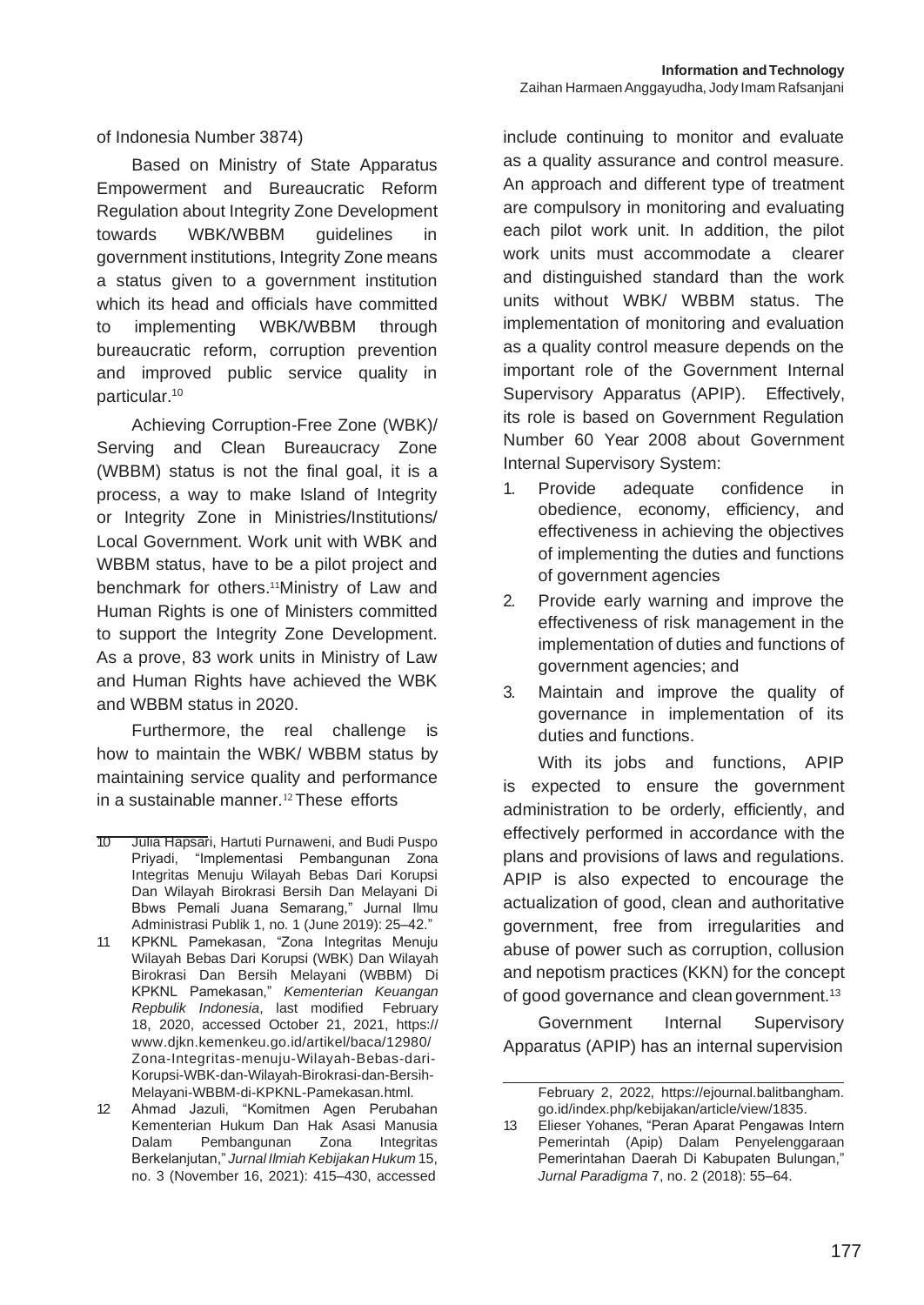role to facilitate the complete government system construction. Internal supervisors are expected to have a solid and systematic foundation and able to immediately identify allegations of corruption and abuse of authority within the institution. Therefore, APIP has important and strategic roles.<sup>14</sup> Its strategic role is to act as InternalAssessment Team (TPI) in Integrity Zone Development which one of whose duties is to monitor and evaluate the work unit with WBK/ WBBM status.<sup>15</sup>

This role does not exist freely from challenges. Outside the Integrity Zone Development context, APIP has some obstacles to overcome. Some of those are:<sup>16</sup> Government Internal Supervisory Apparatus (APIP) current institutional structure does not reflect independence. It is because APIP's level in several ministries is at echelon II and have lost their independence;

- 1. Government Internal Supervisory Apparatus (APIP) skill level is low and uneven. Most of them have skill levels only at level 2, and in few ministries, APIP has reached level 3;
- 2. Government lacks of management commitment towards the importance of government internal control. Currently, Head of government organization tend to pay more attention to fulfilling paperwork rather than substantially improving APIP's function.

In acting its role, APIP needs value internalization, such as Pancasila, as its

foundation.17 APIP Auditor's independency faces several challenges, such as no work area rotation, which can reduce auditor independence and affect audit quality.<sup>18</sup> Several challenges face by APIP in Ministry of Law and Human Right, as discussed by Oki Wahju Budijanto<sup>19</sup>, which are aligned with problem supervision implementation,namely:

- 1. Division of task and function is institutionally territory based;
- 2. Not optimal performance due to minimum effort in coordination, evaluation and control;
- 3. Limited number and capacity of HR (Auditor);
- 4. Limited infrastructure, minimum use of information and technology;
- 5. APIP perceives that the duties and functions of internal assessment are additional tasks.

These problems have more or less impacts on Integrity Zone Development, particularly on monitoring and evaluation stage, with the increase of work units attain the WBK/ WBBM status. Up to 2021, 137 work units<sup>20</sup> ithin the Ministry of Law and Human Rights have attained the status. For

<sup>14</sup> Ayodha Pramudita and dkk, *Inovasi Birokrasi: Membuat Kerja Birokrat Lebih Bermakna* (Jakarta: Gramedia, 2020), 25.

<sup>15</sup> [https://www.bpkp.go.id/%20/jateng/konten/1909/](http://www.bpkp.go.id/jateng/konten/1909/) Zona-Integritas -Menuju-WBK-atau-WBK-Menuju-Zona-Integritas.bpkp#:~:text=Zona%20 Integritas%20Zona%20Integritas%20(ZI,dan%20 peningkatan%20kualitas%20pelayanan%20 publik, diakses pada diakses pada 30 Desember 2021, pukul 15:24.

<sup>16</sup> Pramudita and dkk, *Inovasi Birokrasi: Membuat Kerja Birokrat Lebih Bermakna*, 25.

<sup>17</sup> Pramella Yunidar Pasaribu, "Internalisasi Nilai-Nilai Pancasila Dalam Penyusunan Kode Etik Aparatur Pengawas Internal Pemerintah (APIP)," *Jurnal Ilmiah Kebijakan Hukum* 13, no. 2 (July 23, 2019): 245–264, accessed February 2, 2022, https://ejournal.balitbangham.go.id/index.php/ kebijakan/article/view/578.

<sup>18</sup> Josefhin Mareta, "Pola Penempatan Auditor Di Kantor Wilayah Kementerian Hukum Dan Hak Asasi Manusia RI," *Jurnal Ilmiah Kebijakan Hukum* 14, no. 1 (March 27, 2020): 91, accessed February 2, 2022, https://ejournal.balitbangham. go.id/index.php/kebijakan/article/view/769.

<sup>19</sup> Oki Wahju Budijanto, "Mekanisme Pengawasan Intern Kementerian Hukum Dan Hak Asasi Manusia," *Jurnal Ilmiah Kebijakan Hukum* 14, no. 2 (July 2020): 313–338.

<sup>20</sup> Maddalena Saragi et al., *Modul Best Practice Pembangunan Zona Integritas Menuju Satuan Kerja Berpredikat Wilayah Bebas Dari Korupsi (Wbk) Dan Wilayah Birokrasi Bersih Dan Melayani (Wbbm) Teknis Substantif Bidang Inspektorat Wilayah* (Depok: BPSDM KUMHAM Press, 2020), 86.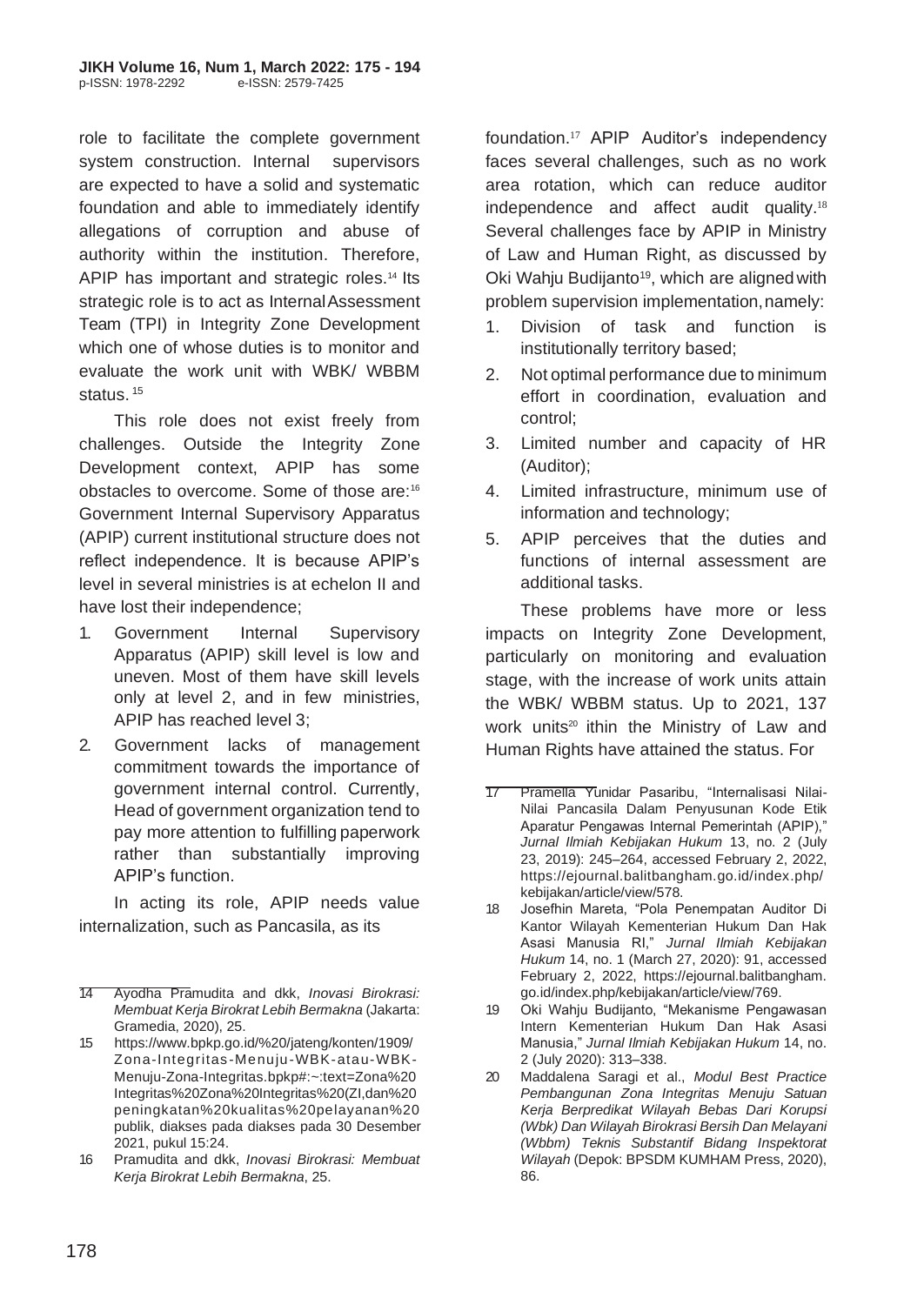example, in Regional IV Inspectorate Ministry of Law and Human Rights, even though some units have achieved the status, monitoring and evaluation has never been conducted. Even one of which should have been performed regularly after attaining the status also has not been taken place. It happens due to the limited number of human resource and IT-utilization. Nevertheless, independent evaluation is conducted at least twice based on PerMenPANRB Number 10 of 2019 while the monitoring is conducted periodically.

Regarding the issue of Human Resource and Information and Technology importance, Ayodha Pramudita, et al<sup>21</sup>believe that the utilization of Science and Technology and Human Resource is certainly important to speed up bureaucracy and to promote innovation in public sector. Additionally, Science and Technology or digital utilization is considered to affect employee performance and optimize service.<sup>22</sup> For example, through the digitalization practice in education, science and technology transformation used for supervision simultaneously increase standardization and interoperability.<sup>23</sup> Therefore, education curriculum and training are needed with the consideration of task and function progress.<sup>24</sup>

Digitalization practice isnotonly important to be applied on the audit process but also on the entire process of monitoring and evaluation in the scope of APIP supervision and control. It is because digitalization solves the budget constraint problem with nonface-to-face communication and integrated information technology.<sup>25</sup>

Based on the explanation above, it is important to conduct a study about how monitoring and evaluation are carried out in work units with WBK/ WBBM status. It is done to ensure the quality of those work units are eligible and to encourage the digitalization of work unit monitoring and evaluation system with WBK/ WBBM status in Ministry of Law and Human Rights.

#### **Research Questions**

Based on the background study above, this paper intends to explore:

- 1. How quality control through monitoring and evaluation is conducted on work unit with WBK/ WBBM status within the Ministry of Law and Human Rights? What are the constraints in implementing the mechanism?
- 2. How are the business process concept and the indicators that have information technology basis applied in monitoring and evaluation on the work unit with WBK/ WBBM status within the Ministry of Law and Human Rights?

### **Purposes**

This study aims to:

1. Thoroughly describe monitoring and evaluation quality control mechanism and its constraints on work unit with

https://ejournal.balitbangham.go.id/index.php/ kebijakan/article/view/2029.

<sup>21</sup> Pramudita and dkk, *Inovasi Birokrasi: Membuat Kerja Birokrat Lebih Bermakna*, 26.

<sup>22</sup> Anita Ilyas and Bahagia Bahagia, "Pengaruh Digitalisasi Pelayanan Publik Terhadap Kinerja Pegawai Pada Masa Pandemi Di Lembaga Pendidikan Dan Pelatihan," *EDUKATIF : JURNAL ILMU PENDIDIKAN* 3, no. 6 (November 18, 2021): 5231–5239, accessed January 7, 2022, https:// edukatif.org/index.php/edukatif/article/view/1173.

<sup>23</sup> Sigrid Hartong, "The Transformation of State Monitoring Systems in Germany and the US: Relating the Datafication and Digitalization of Education to the Global Education Industry," *Researching the Global Education Industry* (2019): 157–180, accessed January 7, 2022, https://link.springer.com/ chapter/10.1007/978-3-030-04236-3\_8.

<sup>24</sup> TaufikH Simatupang, "Pengembangan Kmpetensi Jabatan Fungsional Di Kementerian Hukum Dan Hak Asasi Manusia Republik Indonesia," *Jurnal Ilmiah Kebijakan Hukum* 15, no. 3 (November 16, 2021): 431–446, accessed February 2, 2022,

<sup>25</sup> Imam Lukito and Haryono Haryono, "Optimalisasi Pendidikan Dan Pelatihan Metode E-Learning Di Lingkungan Kementerian Hukum Dan HAM," *Jurnal Ilmiah Kebijakan Hukum* 14, no. 2 (July24, 2020): 339, accessed February 2, 2022, https:// ejournal.balitbangham.go.id/index.php/kebijakan/ article/view/1122.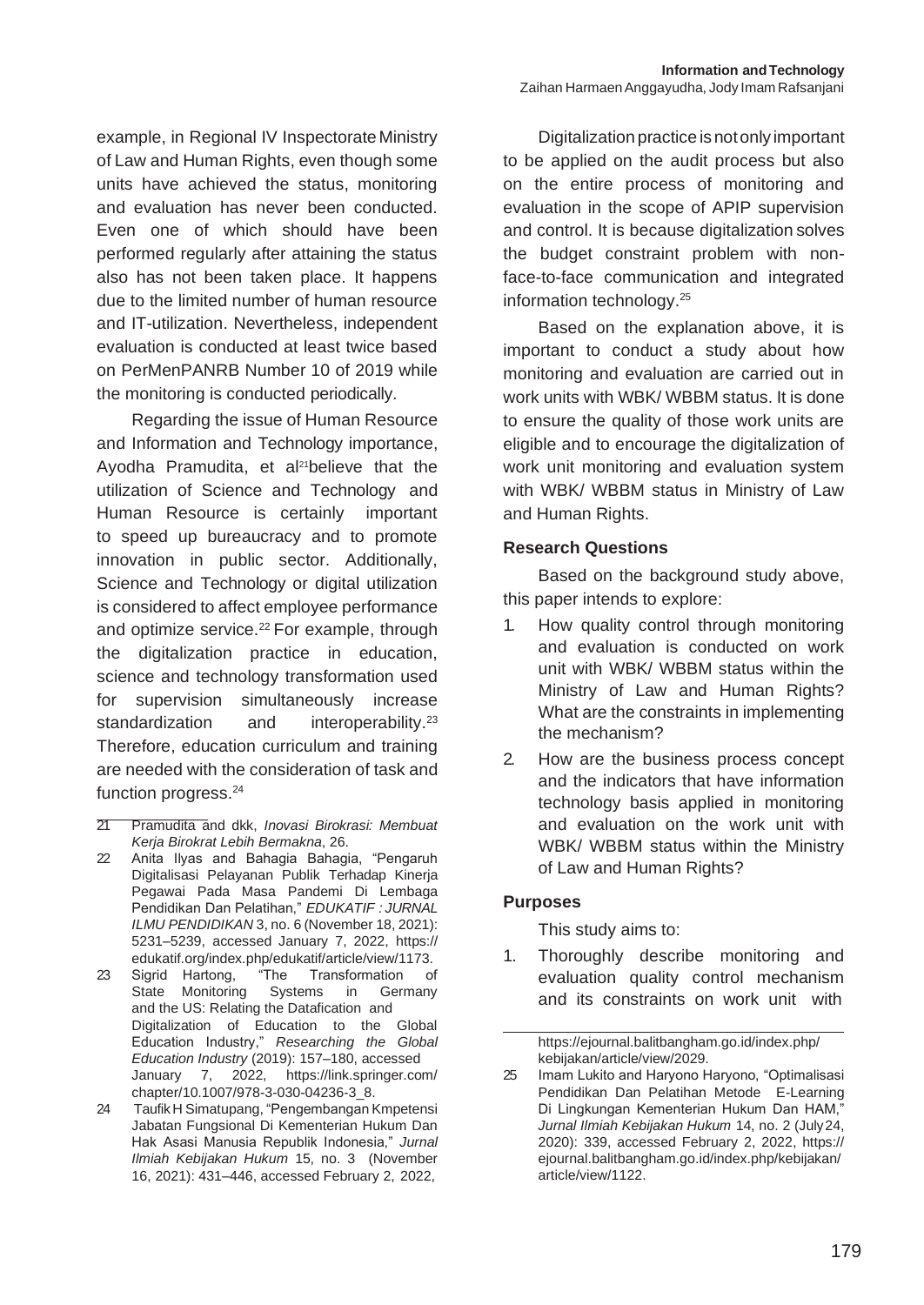WBK/ WBBM status within the Ministry of Law and Human Rights.

2. Develop business process and indicators concept from the monitoring and evaluation implementation on work unit with WBK/ WBBM status within the Ministry of Law and Human Rights

### **Methodology**

1. Approach

Empirical juridical approach was used in this study by studying primary and secondary data. The approach was applied to answer the questions and showed that the study was based on reality in society. Legal material and field primary data were used to address the issue. They were used because even though there is instrument for Integrity Zone Development, it still needs to be implemented optimally and in need of policy strategy.<sup>26</sup>

2. Data Collection Methods

Primary and secondary data are collected using the following techniques:

a. Primary Data Collection

Primary data were obtained through selected interviews based on purposive sampling with consideration that both central and regional agencies have utilized information technology supports in Integrity Zone (ZI) development, namely:

- 1. Members of Assessment Team, Ministry of Law and Human Rights (Inspectorate General of the Ministry of Law and Human Rights);
- 2. Auditors and Officials at the Inspectorate General of the Ministry of Finance Republic of Indonesia;
- 3. Officials within Secretariat General c.q. Bureau of Organization and Management;
- 4. Officials within InspectorateGeneral of the Ministry of Marine Affairs and

Fisheries Republic of Indonesia;

- 5. Associate Planners of the Directorate of System and Procedure of Monitoring, Controlling, and Development Evaluation;
- 6. Officials within Inspectorate Regional of Lamongan Regency, East Java Province;
- 7. Work Units with the status of Corruption-Free Area (WBK)/ Serving and Clean Bureaucracy Zone (WBBM).
- b. Secondary Data Collection Secondary data were collected through literature studies, including literature, legislation, results of previous researches, etc. related to Government Internal Control and Integrity Zone Development.
- 3. Data Analysis Technique

A descriptive-qualitative technique was used to analyse the previously collected data presented not by numbers, but words. This technique simplified the data to make them easier to read and interpret.<sup>27</sup>

## **DISCUSSION**

**Quality Control Mechanisms through Monitoring and Evaluation towards Work Units within the Ministry of Law and Human Rights of the Republic of Indonesia with the Status of Corruption-Free Zone/ Serving and Clean Bureaucracy Zone and Challenges in Its Implementation.**

According to Regulation of the Minister of Law and Human Rights (PerMenKumHAM) Number6of2020onAmendmenttoRegulation of the Minister of Law and Human Rights Number 29 of 2019 regarding Integrity Zone Development Towards Corruption-Free Zone and Serving and Clean Bureaucracy Zone within the Minister of Law and HumanRights,

*<sup>26</sup>* Nasution, *Metode Penelitian Naturalistik Kualitatif* (Bandung: Tarsito, 1996), 9.

*<sup>27</sup>* Winarno Surachmad, *Afetodologi Reserch* (Yogyakarta: Andi Offset, 1994), 97.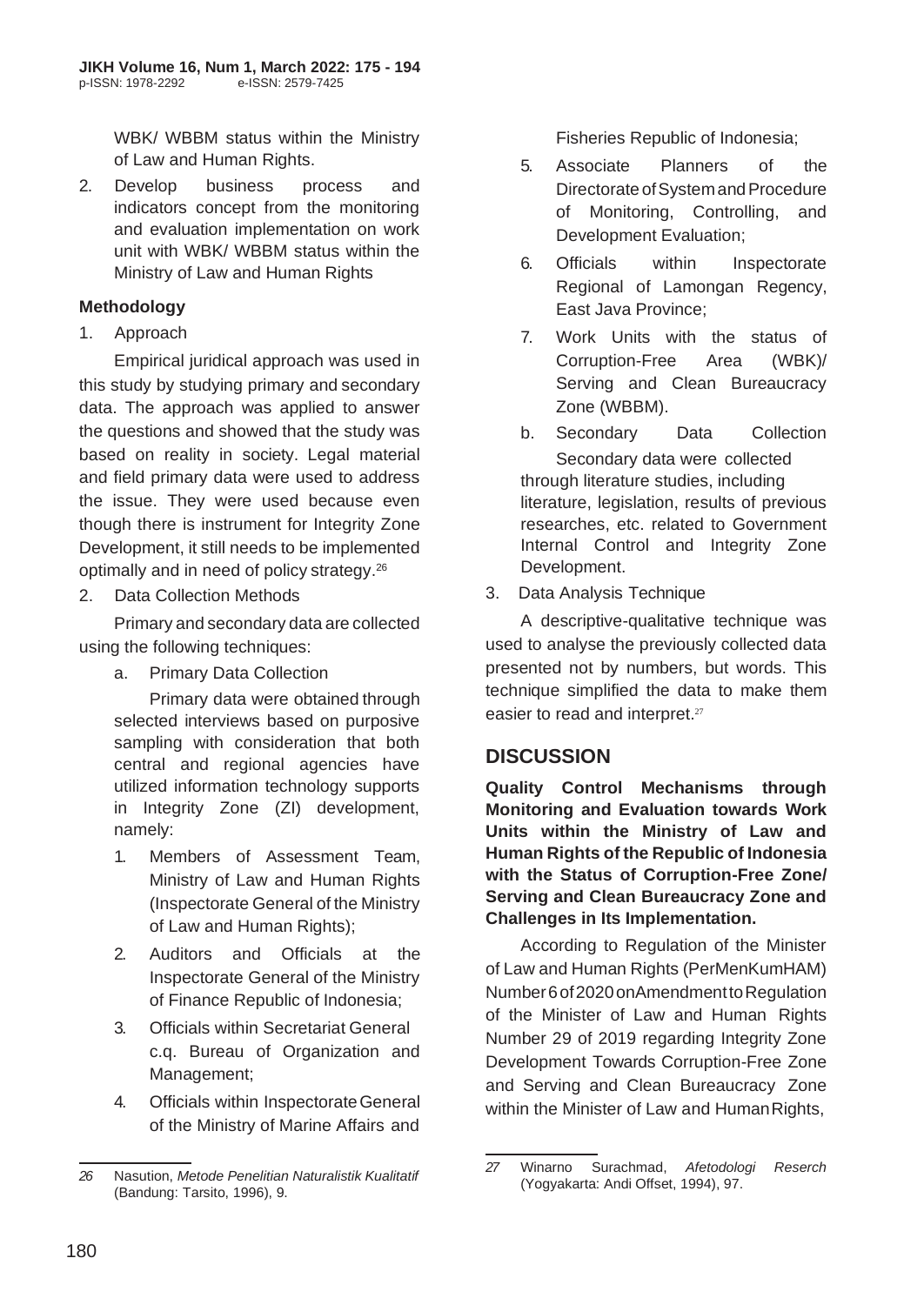work units with the status of Corruption-Free Area (WBK)/ Serving and Clear Bureaucracy Zone (WBBM) become a national pilot project of Integrity Zone development. In order to maintain this status for the related work units, it is important to maintain their integrity or service quality, ensuring no decrease in quality, and anticipate every possible deviation. Therefore, monitoring actions done by Internal Assessment Team (TPI) are mandatory. These actions are stated as follows:<sup>28</sup>

- 1. Provide consistent assistance to units that have received the status of Corruption Free-Area (WBK) and also supervise development progress towards Service and Clean Bureaucracy Zone (WBBM);
- 2. Conduct internal surveys to understand and maintain integrity and service quality. Survey is conducted by following an established methodology conducted by the National Assessment Team (TPN); (If there are not any internal surveys, TPI could use the results from Community Satisfaction Survey (SKM) to grasp integrity and service quality).
- 3. Conduct internal assessments and report the progress of Integrity Zone development in units with the status of Towards Corruption-Free Zone. The internal assessment and report are conducted through Self-Assessment on Integrity Zone Development (PMPZI) at least every two years if during that period of time, the unit is not submitted for review for the status of Towards Serving and Clean Bureaucracy Zone;
- 4. Conduct internal assessments and report the condition or progress of Integrity Zone development in units with the status of Towards Serving and Clean Bureaucracy Zone through PMPZI every

two years;

5. Identify and clarify if there are maladministration complaints related to Corruption Free Zone /Serving and Clean Bureaucracy units, then encourage and monitor the settlement of mentioned complaints.

In case of TPI and TPN find evidence of maladministration in work units with WBK/ WBBM status, TPN will write a recommendation for Minister of Administrative and Bureaucratic Reform of Republic of Indonesia (PANRB) to revoke the title from the related work units. Furthermore, the revoked work units cannot be resubmitted for review within the next two years after the issue of revocation.<sup>29</sup>

In 2020, TPI had evaluated 4 (four) work units in the Ministry of Law and Human Rights that achieved WBBM status of 2019, namely Special Class I Immigration Office – Medan, Class I Immigration Office – Cirebon, Class I Immigration Office – Blitar, and Women Correctional Institution Class IIA

– Malang. The evaluation showed that the aforementioned work units entitled WBBM status still maintained good public services, upheld satisfactory integrity, and there were also no deviations in their public services. On the other hand, between 43 Corruption-Free Zone work units, there were 42qualified units recommended to TPN for WBBM title and 1 (one) work unit (Correctional Institution Class IIA – Sragen) that didn't meet the qualifications.

Monitoring and evaluation towards those 4 (four) WBK work units is in accordance to clauses in PerMenKumHAM Number 6 of 2020 which oblige for evaluation of Corruption-Free Zone/Serving and Clean Bureaucracy Zone at least two years after the entitlement and the related work units are not proposed to get status of Serving and Clean

29 *Ibid.*

<sup>28</sup> *Peraturan Menteri Pendayagunaan Aparatur Negara Dan Reformasi Birokrasi Nomor 10 Tahun 2019*, n.d.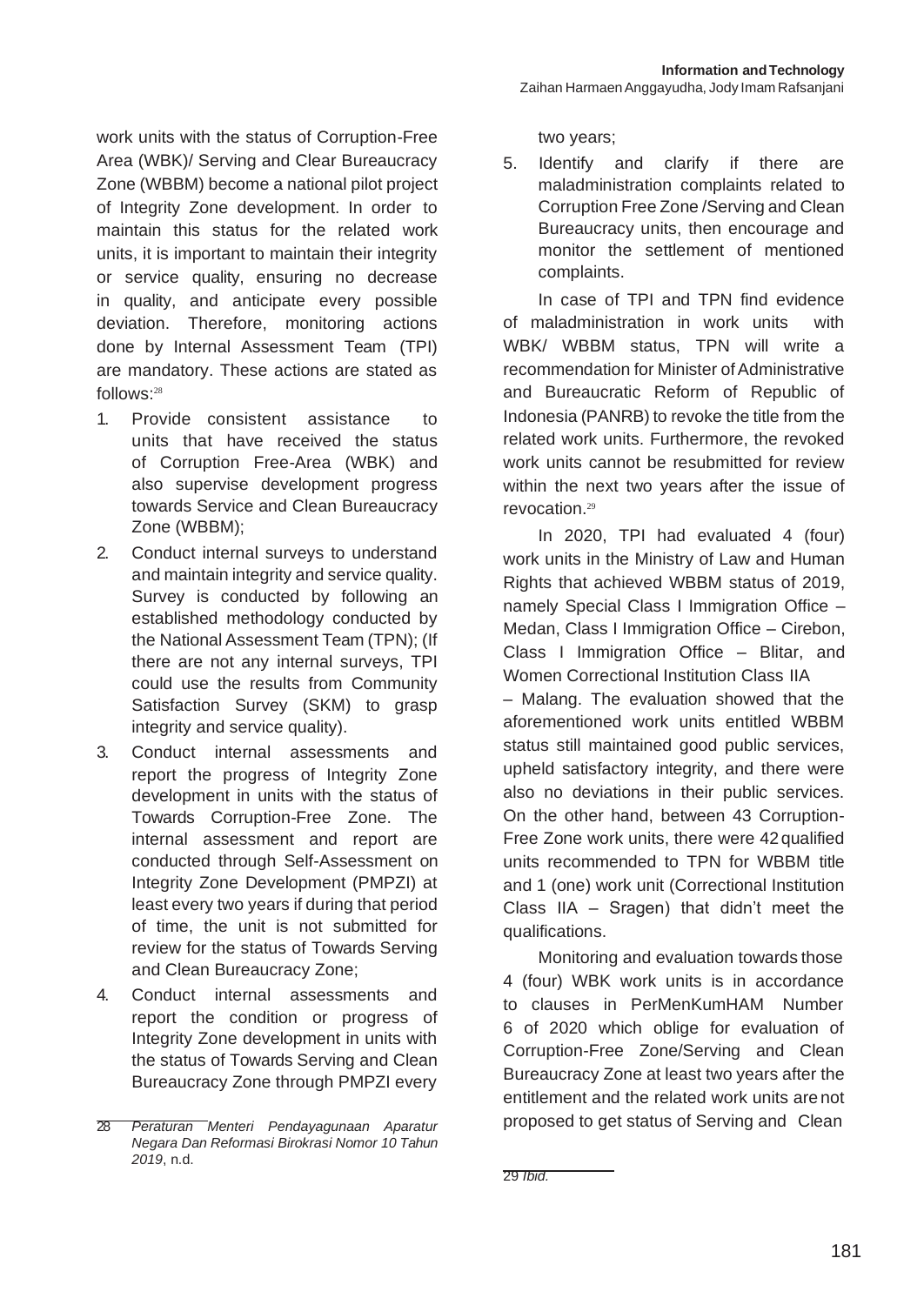Bureaucracy Zone. This means that those four work units had achieved the status of Corruption-Free Zone (WBK) for two years and did not propose for status of Serving and Clean Bureaucracy Zone (WBBM). Whereas, the other 43 work units also had achieved the status of Corruption-Free Zone and did not get evaluated because they were submitted for the status of Serving and Clean Bureaucracy Zone.

Based on those data, monitoring and evaluation process particularly on work units with WBK/ WBBM status can be optimized by implementing monitoring and evaluation every two years. The phrase "at least" in the PerMenKumHAM refers to a minimum period of time. It will be even better if monitoring and evaluation can be conducted regularly considering its importance—maintaining quality and anticipating decreases in performance of WBK/ WBBM work units. This non-optimal implementation is definitely inseparable from problems or challenges faced by the Government Internal Supervisory Apparatus (APIP). The challenges faced by APIP are both happened from their function as APIP in general and their function as Ministry Assessment Team or Internal Assessment Team. Just like the challenges stated by previous studies and also in the background study of this research, such challenges faced by APIP still exist up to now. Three basic, yet major challenges for APIP are as follows: human resources,perspective on APIP's duties and functions as TPI, and the lack of information technology utilization during monitoring process of WBK/ WBBM work units. This information is obtained from discussions and interviews with Auditors of Inspectorate General of the Ministry of Law and Human Rights.

Firstly, on human resources, it is believed that the number of auditors is inadequate considering APIP's workload on both their role as APIP in general and their

responsibility as Internal Assessment Team of Integrity Zone development. Even more , year by year, the number of work units submitted for evaluation and then recommended to TPN keeps increasing.

Secondly, in relation to the perception of APIP's duties and functions as TPI, it becomes a psychological obstacle due APIP's duties as TPI cannot be separated from APIP's main duties and functions in internal control. This is because the duties and functions of TPI in Integrity Zone Development are tasks that essentially fall within the domain of internal control. Six Areas of Changes in lever component and two indicators in outcome component are matters that are included in the government's internal control domain. Thus, it is necessary to understand that the duties and functions of APIP as TPI are an integral unit and all assigned tasks attached to TPI are neither additional normandatory.

Thirdly, the implementation process lacks of information and technology utilization. This is not only a challenge to APIP in the Ministry of Law and Human Rights, but also to other governmental agencies, especially in the context of monitoring and evaluation of WBK/ WBBM work units in their respective regions. According to collected on-field data from several government agencies by a comparative study, not even a single agency shows concern about monitoring and evaluation process. They focus more on preparing their work unit to achieve the WBK/ WBBM status. Information technology is indeed utilized. However, this utilization is limited on initial assessment process when the work units are about to be submitted for WBK/ WBBM status.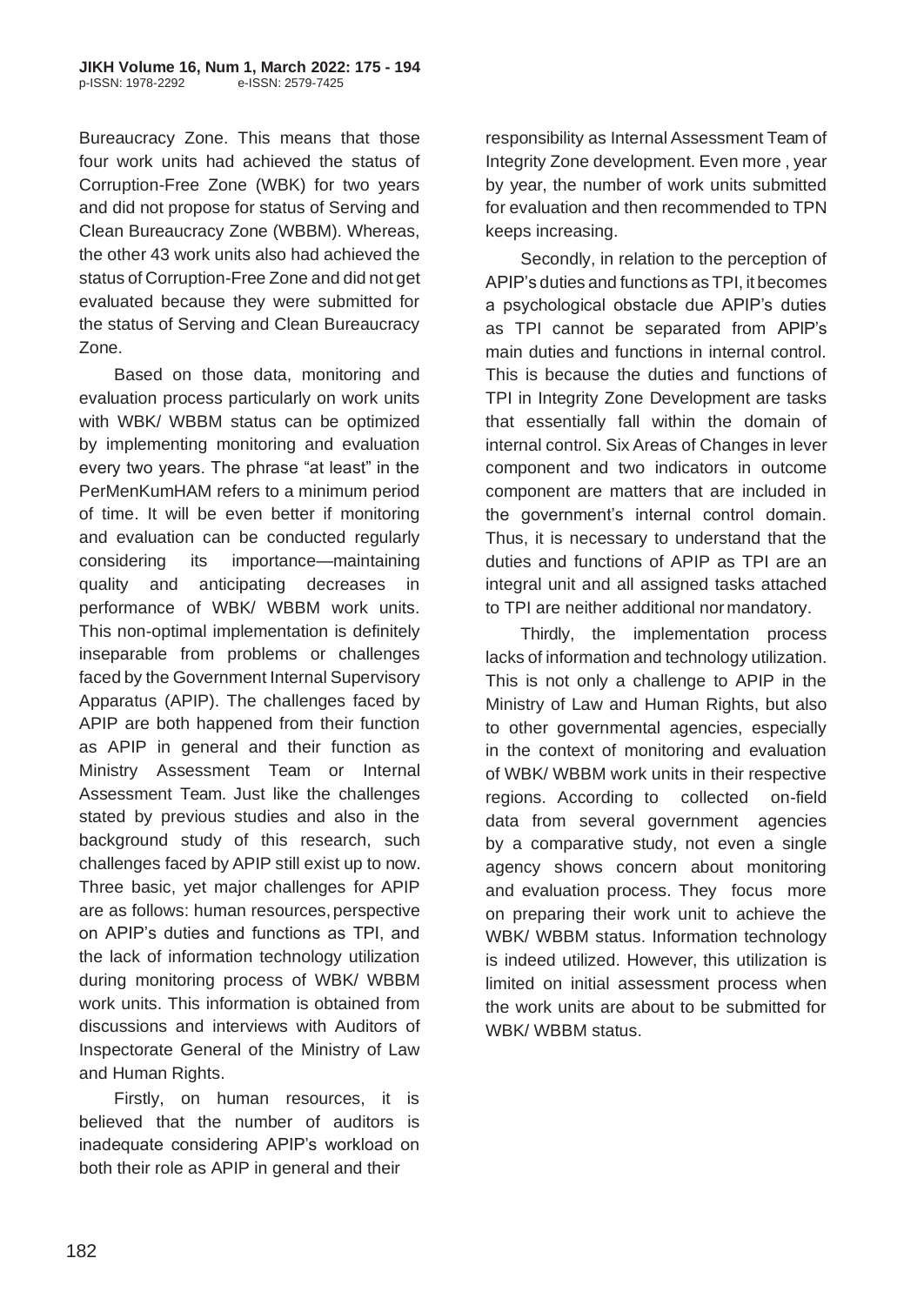| No.            | Agency                                                                                                                     | Description                                                                                                                                                                           |
|----------------|----------------------------------------------------------------------------------------------------------------------------|---------------------------------------------------------------------------------------------------------------------------------------------------------------------------------------|
| 1              | Ministry of<br>Administrative and<br><b>Bureaucratic Reform</b>                                                            | <b>National Assessment</b><br>Team of Integrity Zone<br>Development                                                                                                                   |
| $\overline{2}$ | Inspectorate<br>General of the<br>Ministry of Finance                                                                      | Integrity Zone<br>Development with IT<br>implementation by DIA<br>application (Digital<br>Integrity Assessment)                                                                       |
| 3              | Inspectorate<br>General of the<br>Ministry of Marine<br>Affairs and Fisheries                                              | Integrity Zone<br>Development with IT<br>application, e-ZI (e-Zona<br>Integritas)                                                                                                     |
| 4              | Directorate of<br>System and<br>Procedure of<br>Monitoring,<br>Controlling, and<br>Development<br>Evaluation<br>(Bappenas) | Developed an application<br>as monitoring and<br>evaluation standard in<br>Ministries/Agencies,<br>e-Monev                                                                            |
| 5              | Lamongan Regency<br>Government, East<br>Java Province                                                                      | One of the most<br>sophisticated regional<br>governments with almost<br>all of public services<br>implement IT, thus<br>facilitates in Integrity<br>Zone Development<br>$\sim$ $\sim$ |

#### **Table 1. Rationalisation of Informants Selection and Research Locations.**

Source: The results of the writer's work, Year 2021.

From the discussion with Auditors of Inspectorate Regional IV from the Inspectorate General of the Ministry of Law and Human Rights, benchmarking is conducted towards several government agencies. It is done in order to see the practice of Integrity Zone Development towards Corruption-Free Zone (WBK)/ Serving and Clean Bureaucracy Zone (WBBM) based on technology and information. The results are stated as follows:

1. Ministry of Administrative and Bureaucratic Reform

> In implementation of monitoring and evaluation, it is necessary to set an indicator that is different from the one in Evaluation Worksheet (LKE). Since monitoring is aimed at work units with the status of WBK/ WBBM, the designed indicators need to be able to highlight significant changes or represent

developments of the work units after achieving the status. Thus, indicators should revolve around the milestones achieved on every step during Integrity Zone Development. Furthermore, these indicators must be oriented to society as the key stakeholder.

By achieving WBK/ WBBM status, the related work units are expected to have greater values than before. These improvements must be obvious enough for society to experience. In this context, being highly graded and awarded with a title due to achievements is not the main goal. The main goal is to make society experience the benefits of WBK/ WBBM work unit entitlement. There are three indicators that can be further advanced into sub-indicators and become the bridge between organization achievements and results which can be accepted and experienced by society. Those are indicators for managerial supervision, functional supervision, and indicators for community perception of public service quality.

2. Inspectorate General and Secretariat General of the Ministry of Finance

Duties and functions of Internal Assessment Team of the Ministry of Finance is specifically coordinated by Inspector V. Monitoring and evaluationof work units carried out at least once in two years are conducted by:

- a. Inspectorate General for the status of Corruption-Free Zone/ Serving and Clean Bureaucracy Zone;
- b. Inspectorate General with Echelon I Units for the status of Corruption-Free Area; and
- c. Inspectorate General with Bureau of Organization and Management of the Secretariat General for the status of Serving and Clean Bureaucracy Zone.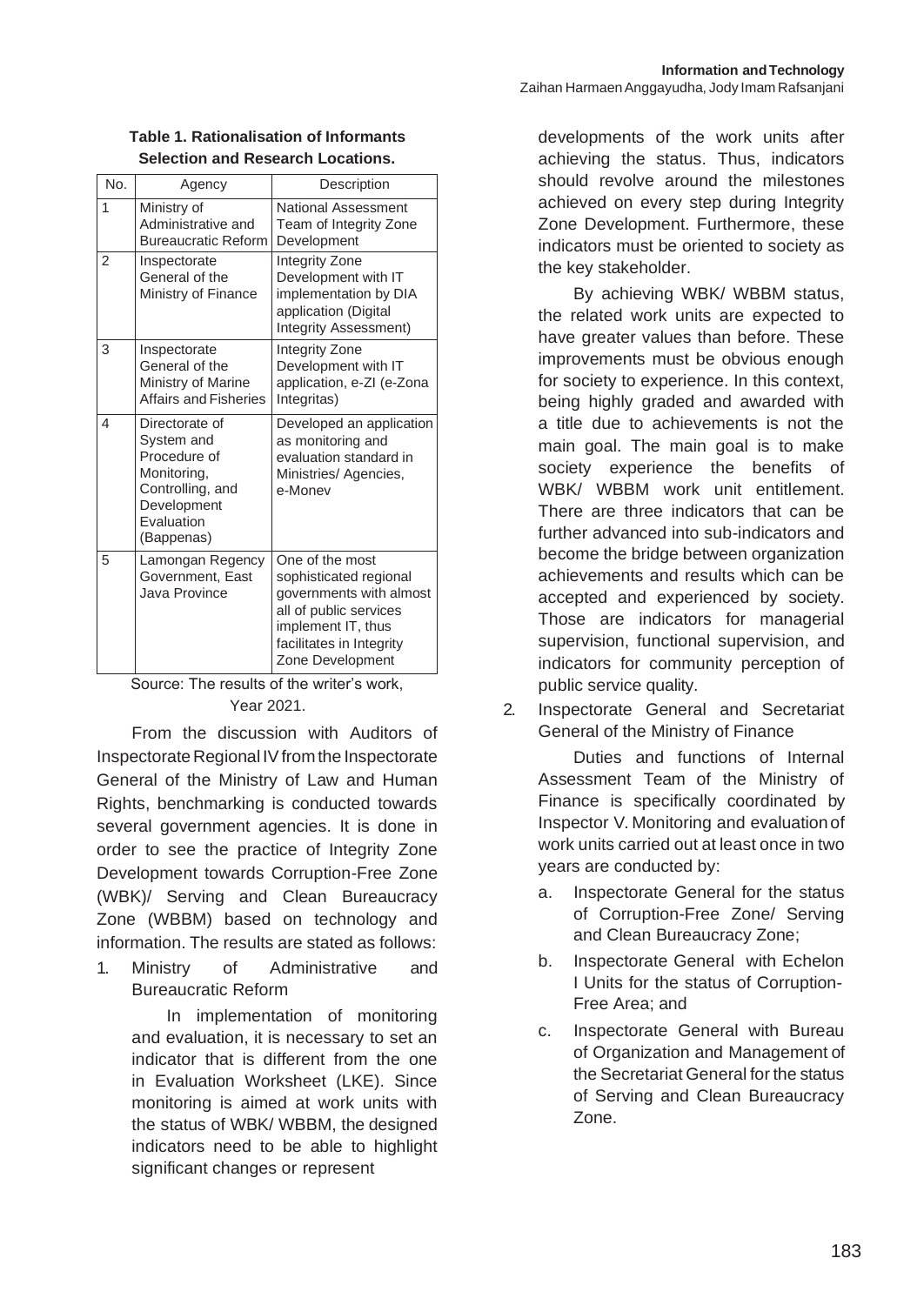Regarding Integrity Zone Development, the Ministry of Finance possesses an application called DIA (Digital Integrity Assessment) which in general has the following features:

- a. Evaluation Worksheet (LKE);
- b. Supporting document storage;
- c. Gradual assessment (includes revision and correction);
- d. Record of Assessment;
- e. Summary of Assessment Results; and
- f. Synchronization with PMPZI application from the Ministry of Administrative and Bureaucratic Reform.

Digital Integrity Assessment app has been effectively applied in the assessment process of Integrity Zone Development. In developing such program, the first thing to do is determining user requirements. The existing features are good enough in helping Internal Assessment Team (TPI) during the process of Integrity Zone Development, but there are not any specific features for monitoring and evaluation.

The indicators used in the monitoring and evaluation process at the Ministry of Finance are listed in the Decree of the Minister of Finance Number 370 regarding Guidelines for Integrity Zone Development Towards Corruption-Free Zone/Serving and Clean Bureaucracy Zone within the Ministry of Finance. In the same decree. These indicators are listed in the appendix regarding things considered as objects in monitoring and evaluation process accompanied by Monitoring and Evaluation Worksheet sample.

3. Inspectorate General of the Ministry of Marine Affairs and Fisheries

> Integrity Zone Development at the Ministry of Marine Affairs and Fisheries is conducted and coordinated specifically by Inspectorate V. The Integrity Zone

Development in this inspectorate general is already based on the technology and information utilization. The Ministry of Marine Affairs and Fisheries has an application called e-ZI (e-Zona Integritas). The application has a set of features stated as follows:

- a. Electronic LKE;
- b. Summary of assessment results;
- c. Information display of work unit's Integrity Zone Development status (with colour indicators e.g., red for fail and green for pass);
- d. Information display of required supporting documents;
- e. Live chat feature to communicate with admins; as well as
- f. Monitoring and evaluation feature to assess work units with the status Towards a Corruption-Free Area/ Serving and Clean Bureaucracy Zone.

Indicators for monitoring and evaluation process have not been specifically made. In general, these indicators still refer to Evaluation Worksheet, public complaints, and matters that are taken into account and considered lacking during the initial assessment process before being designated as a work unit with WBK/ WBBM status.

4. Directorate of Systems and Procedures, Monitoring, Evaluation and Development Control (Bappenas).

Creating a system starts from considering the needs of the related parties. One thing which is needed to be understoodbeforecreatingasystemisthe process business from the system itself. Moreover, in creating a system, making the ideas framework is essential. The mistakes of creating unapplicable system lay on the lack of understanding about the purpose and concept of why the system is developed. In addition, constraints of the unapplicable system are about the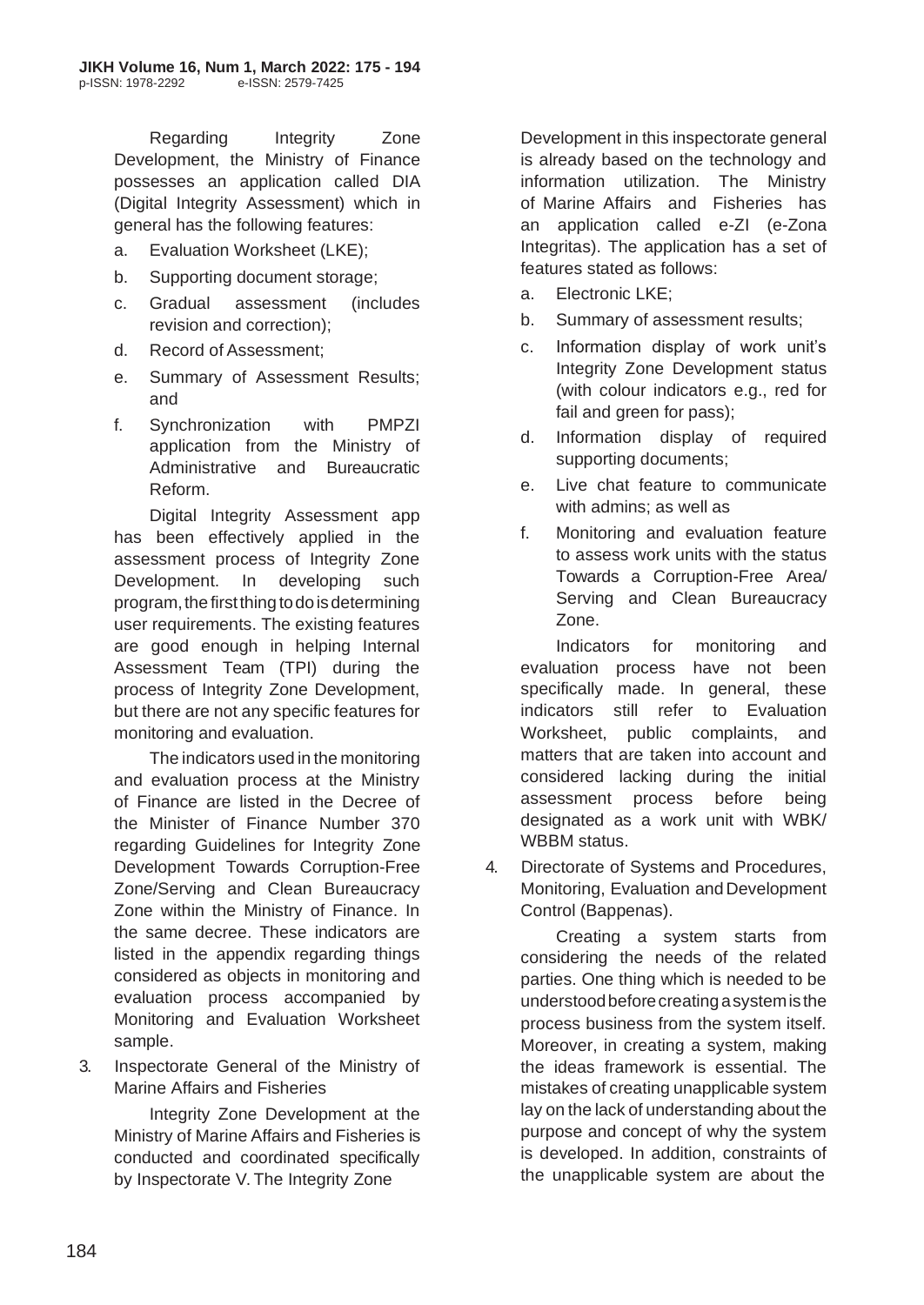weak of thinking system which refers to a system that must be developed as outcome oriented. Furthermore, thinking system is translated into the business process which is being developed or will be developed.

Comprehending the business process flow is the main requirement which determines whether a system can be applied and useful for its user or not. After comprehending the business process, the next stage is comprehending the thinking system and the last is applying it into the application system. In developing a system which has a business core in monitoring field, there are several factors needed to be considered, namely:

- a) What objects that are needed to be monitored, the monitoring objects are what become the business process. The activities done in the business process are what become the monitoring object.
- b) Monitoring thinking is a must (in general context it is usually called objective thinking). Monitoring thinking itself refers to the understanding on how to do the monitoring.
- c) Creating system is a stage which can be done after the two stages above can be really well understood.

In developing a system, it is necessary to decide the purpose and the scope of the system itself. It is impossible to create a system without the purpose and the limitation. To make limitations in a system means understanding the scope of the system itself.

5. Lamongan Regency Government, East Java Province

> Lamongan Regency Government has principle that transparency is the most important aspect in government administration especially in public service.All public service systems, online

or face to face service, must prioritize transparency aspect. Transparency itself does not have any exceptions for matters related to legal products in Lamongan Regency. Legal products are made and presented by emphasizing transparency principle so that each of the government administration process can bemonitored by public. Thus, whether directly or indirectly, it must have an impact to the development of Integrity Zone which may happen in the current stage.

The duties and functions as the Internal Assessment Team in the Lamongan Regency Government are carried out by the Lamongan Regency Regional Inspectorate. Up to now, ten Integrated Service Units (UPT) have obtained the Status of Corruption-Free Zone (WBK)/ Serving and Clean Bureaucracy Zone (WBBM). The ten UPT are Public Health Center, Hospital and sub-district office. In 2021, there were 56 UPT/ work units recorded in Lamongan Regency that were proposed to get the Corruption-Free Zone (WBK) /Serving and Clean Bureaucracy Zone (WBBM) status. The 10 work units were proposed for Serving and Clean Bureaucracy Zone. Meanwhile, the other 46 UTP were proposed for Corruption-Free Zone status. The Monitoring and Evaluation process in the work unit with WBK/ WBBM status is conducted annually. The indicators used in this process refer to the Evaluation Worksheet. In other word, the elements and the components in Evaluation Worksheet are then remonitored and re-evaluated annually after the related work unit has obtained WBK/ WBBM predicate. A work unit or Integrated Service Unit (UPT) which has obtained the WBK/ WBBM status is a work unit that has innovation in providing electronic-based publicservice that is actually useful and can be utilized effectively.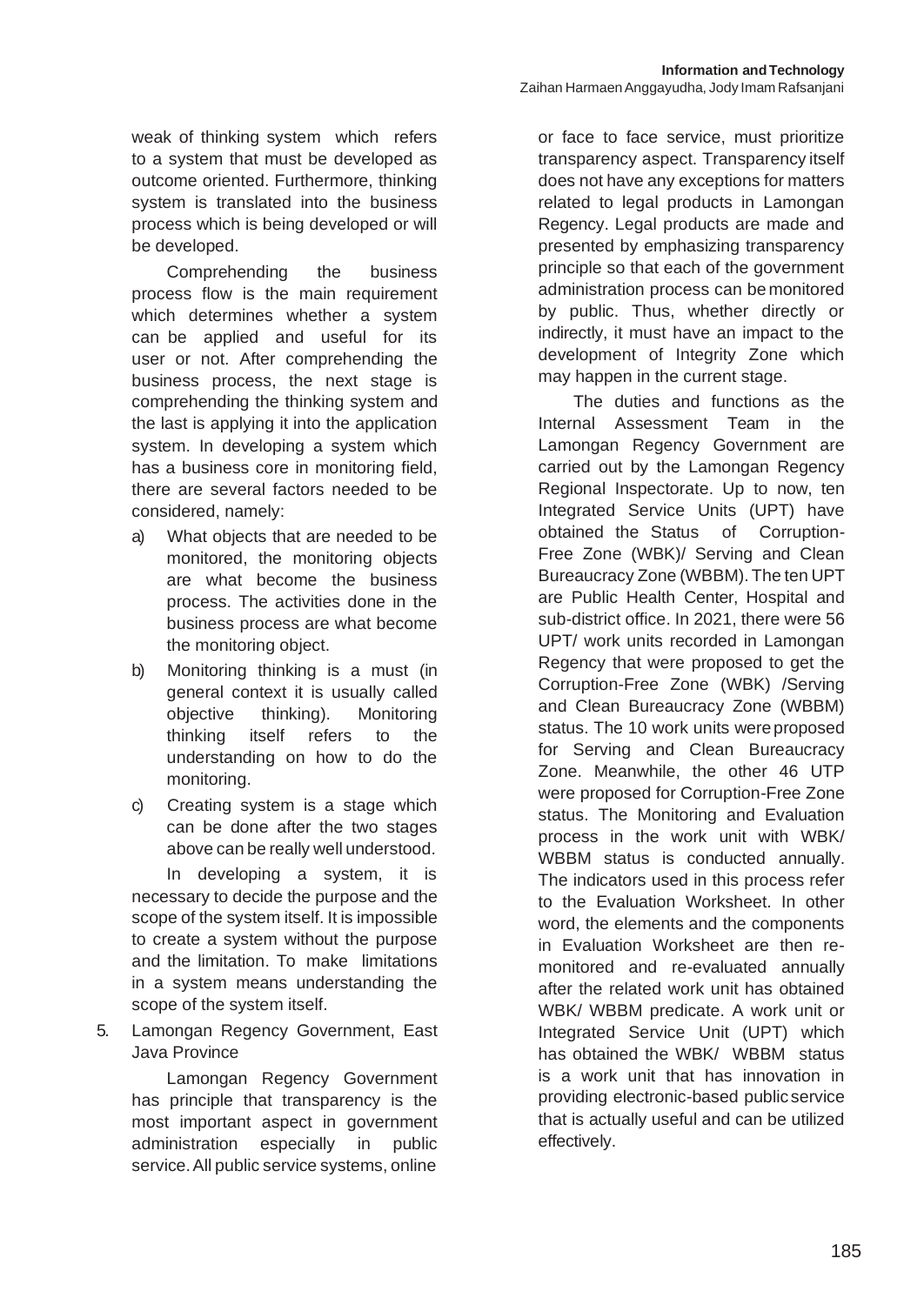The electronic or IT-based public service in Lamongan Regency can be regarded as having long background story. It has started since the first time of Electronic-Based Government System initiated. Until now, there are 44 applications owned by Regional Organizations in Lamongan Regency Government which previously reached 80 applications. Later, they were evaluated and finally 25 applications were declared effective. Almost the entire business process in public service are provided online. Until now, it is a fact that there hasn't been any application that specifically monitor and evaluatethe work unit which already has WBK/ WBBM predicate. However, that process is still supported and utilized using application technology (app) which is already available at the moment, such as Google Drive. Currently, Lamongan Regency Government through theCommunication and Information Service is developing an app under the name SILALA. This appis able to integrate all the dashboards and the data on every existing applications, both regional or central government app. In the future, those applications will be one of the main references for the Regional Government Leader which is Lamongan Regent to create policy. In general, Lamongan District, in terms of Electronic-Based Government System, has been considered quite good proved by its rank for taking  $12<sup>th</sup>$  position at the national level.

**The Monitoring and Evaluation Objects and the Monitoring and Evaluation of Business Process Implementation on the Corruption-Free Zone/ Serving and Clean Bureaucracy Zone with IT-based Work Unit.**

### **1. The Monitoring and Evaluation Objects**

In the monitoring process, the work unit which has gained the Corruption-Free Zone

(WBK)/ Serving and Clean Bureaucracy Zone (WBBM) status definitely must have the clear objects. The monitoring objects then can be defined as the monitoring indicators. The indicators developed are adjusted with various references, inputs, discussion results, and also the comparative study results with some Ministries/Institutions that are previously presented in this paper. The most important thing in determining the indicators of monitoring and evaluation process is how far the work unit/ UPT perform and give service after entitled as Corruption-Free Zone/ Serving and Clean Bureaucracy Zone. The developed or arranged indicators are no longer descriptive things but the real condition in the field that is not just for administration fulfillment. The developed indicators must prove that what become the objects of monitoring and evaluation are the things that canbridge between the community's feeling as the public service recipient and performance quality of government organization. Indicators which can be used in the monitoring process that later can be functioned as monitoring objects are:

- a) Functional Monitoring
	- 1) Employee Integrity Survey
	- 2) Follow-up on the Examination **Results**
- b) Managerial Supervision
	- 1) Fulfillment of LHKSN (State Civil Apparatus Wealth Report),
	- 2) Fulfillment of LHKPN (State Official Wealth Report)
	- 3) Organizational Integrity Survey,
	- 4) Achievement on budget realization target
- c) Public Service
	- 1) Community Satisfaction Index Survey (IKM)
	- 2) Corruption Perception Index Survey (IPK)
	- 3) Complaints Follow-Up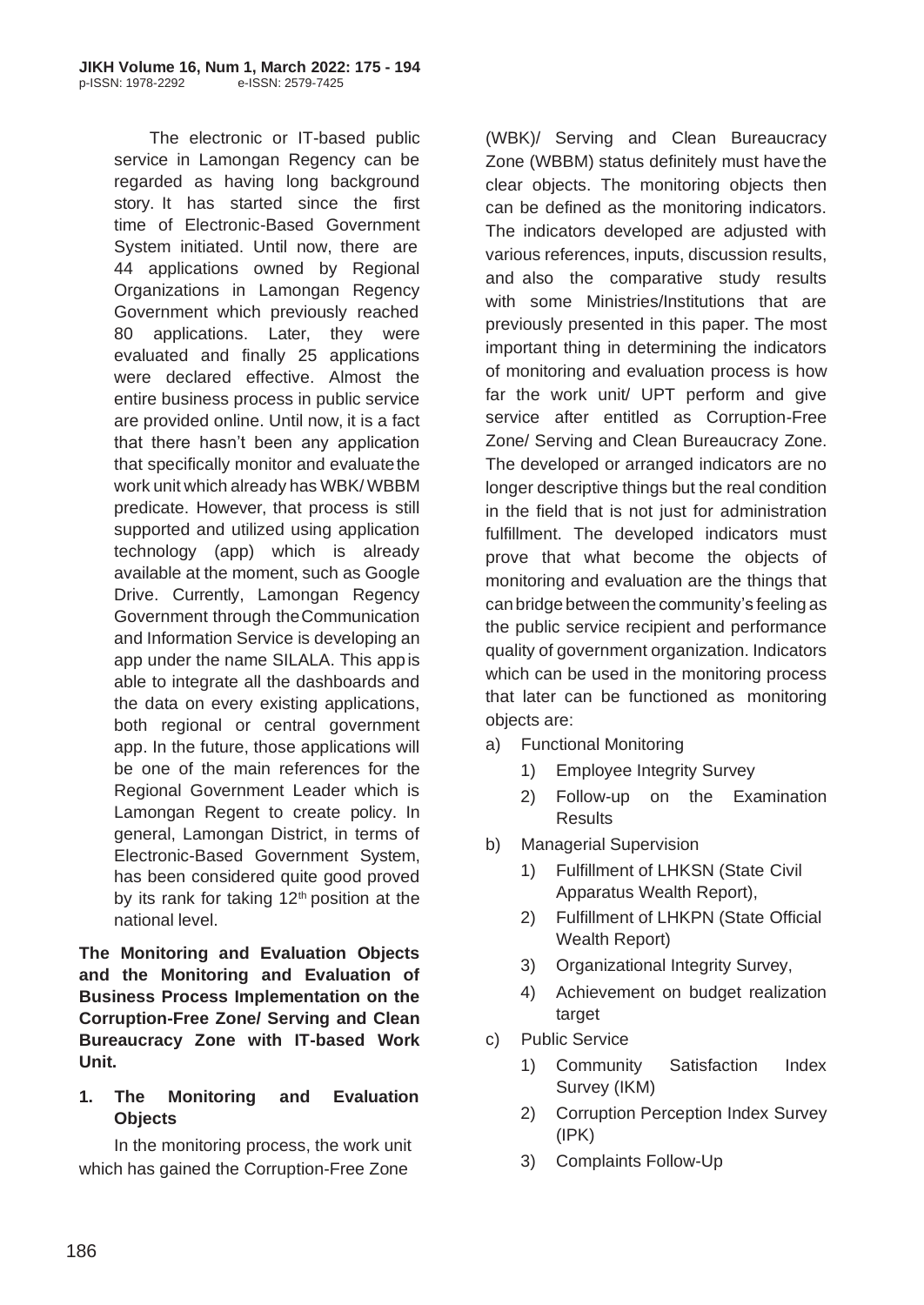Furthermore, after the monitoring has been conducted, the result will be used as the basis of evaluation at the end of the on-going year. This result is followed by the result from the e-form completion of Monitoring and Evaluation Sheet which components and indicators are the same as what exist on Evaluation Worksheet (LKE). The LKE passing grade itself is designated for the requirement of Serving and Clean Bureaucracy Zone status.

#### **2. The Business Process**

a) The Needs Towards A System

The interactions between the system and the actor as well as the surrounding factor can be described through illustrations and diagrams. In method of need analysis, the diagram is made based on the use case technique. Through the diagram, the implementation of the user's needs and hopes toward the building process of a system can be described clearly and understood well. Through the use case diagram, the user or the stakeholder's needs can be accommodated.

Generally, the user and stakeholder's needs related to monitoring and evaluation system of the WBK/ WBBM work unit are stated as follows:

- 1) The system displays the results of the survey that become the indicators in the monitoring process which can be automatically seen and recorded in the real time.
- 2) The system is automatically able to inform the decrease of the assessment results from each monitoring indicator.
- 3) The user is able to monitor the movement of the scores in each indicator that has been set for the monitoring process.
- 4) Automatic announcement or notification, related to the decrease

value sent in tiered to the user's or administrator's account, depends on the amount of the decrease value.

- 5) The tiered notification system is based on the value quantity dynamic in accordance with value tolerance limit that has been set.
- 6) The actors or users involved in this system are The Chief of Integrated Service Unit, The Chief of Regional Office, The Chief of Echelon I Unit and The Internal Assessment Team. also the National Assessment Team if necessary.
- 7) The system is able to present the data from the available applications in which its scope becomes the indicators in monitoring process. These indicators are related to the data of LHKSN (State Civil Apparatus Wealth Report), LHKPN (State Official Wealth Report), the budget absorption target, report application and other applications related to the complaint functions, and integrated with 3A survey application (It is intended to avoid the data input repetition which causes inefficiency in information and technology-based system. This inefficiency is counterproductive with the spirit and principles of the Government System Electronicbased or SPBE).
- 8) The system provides information related to the rank of work unit that is entitled as WBK/ WBBM based on the fulfillment of value indicators that have to be fulfilled for the sustainable monitoring function.
- 9) The system is able to save and display the supported data which are required in each indicator and every sub indicator.
- 10) The system automatically displays the latest history and activity of the worki unit in a real time.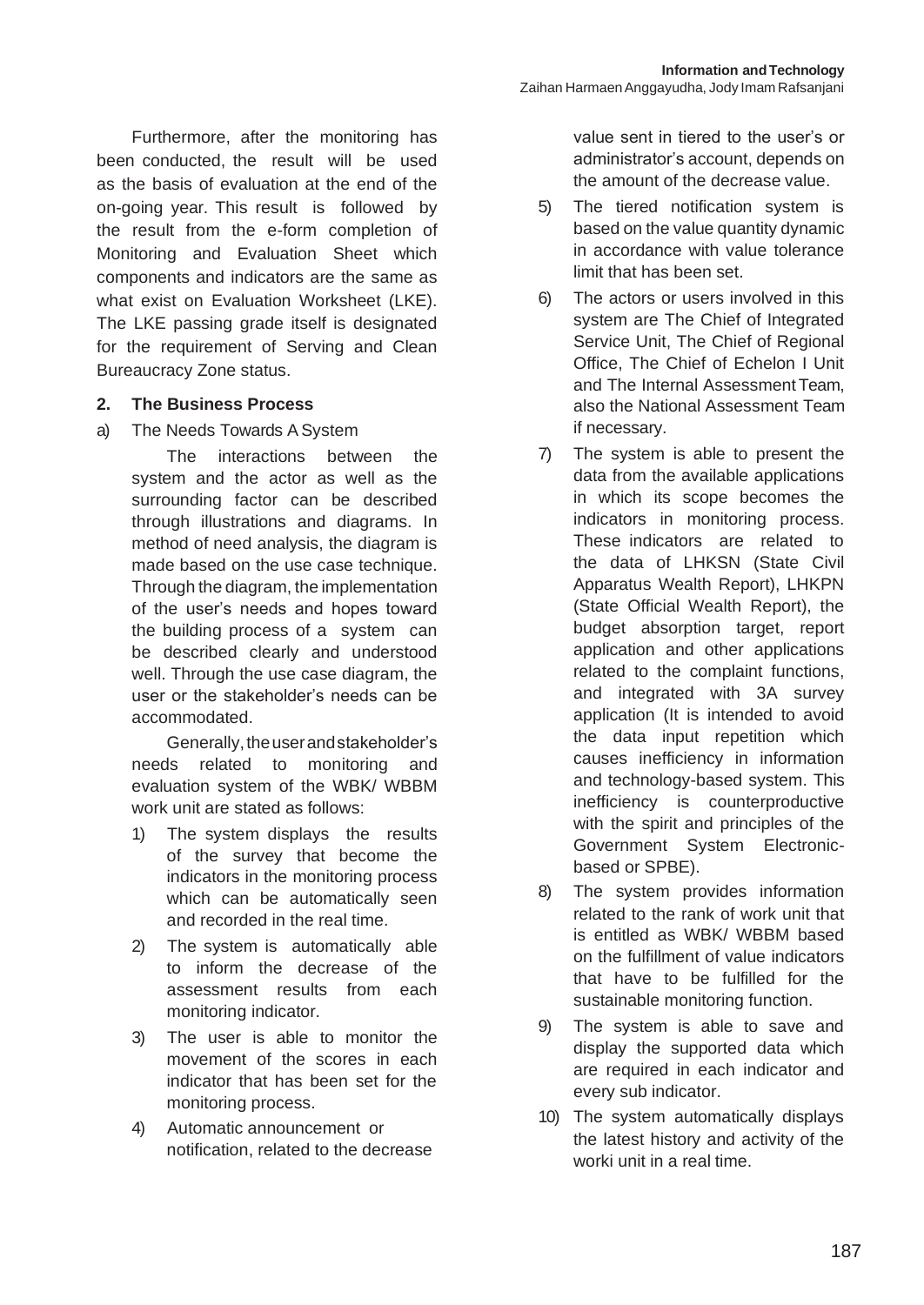- 11) The system sends notification when there is a work unit that hasn't done the data update or data fulfillment in each indicator and sub indicator within the defined period range.
- 12) At the end of the year, the system presents the monitoring process story for one year as one of the bases and the evaluation form.
- 13) The system is able to display the information sorted in several categories, namely, the work unit name, the work unit status, monitoring and evaluation status, province, the work unit type, the date of data update and the activities, as well as the verification status of monitoring and evaluation.
- 14) The system presents the template of the supported data which have to be uploaded in each indicator.

#### b) **Monitoring and Evaluation Timeline**





Monitoring is conducted based on an adjusted timeline to each monitoring and evaluation object. The monitoring process will be done periodically within the span of the current year to ensure the monitoring process is conducted in a structured and measurable manner. Evaluation is done at the end of the

year and becomes the basis for reporting through PMPZI (Integrity Zone Development Self-Assessment).



### c) **The Flow of the Business Process**



The flow of the business process from the picture above is the flow of monitoring and evaluation process towards the work unit with Corruption-Free Zone/Serving and Clean Bureaucracy Zone supported by information technology. The process has been adjusted with the business core of monitoring and evaluation in Integrity Zone development as regulated in PerMenPANRB No. 10 of 2019 and Ministry of Law and Human Right's Regulation Number 6 of 2020 which are also adjusted to the needs of the stakeholders.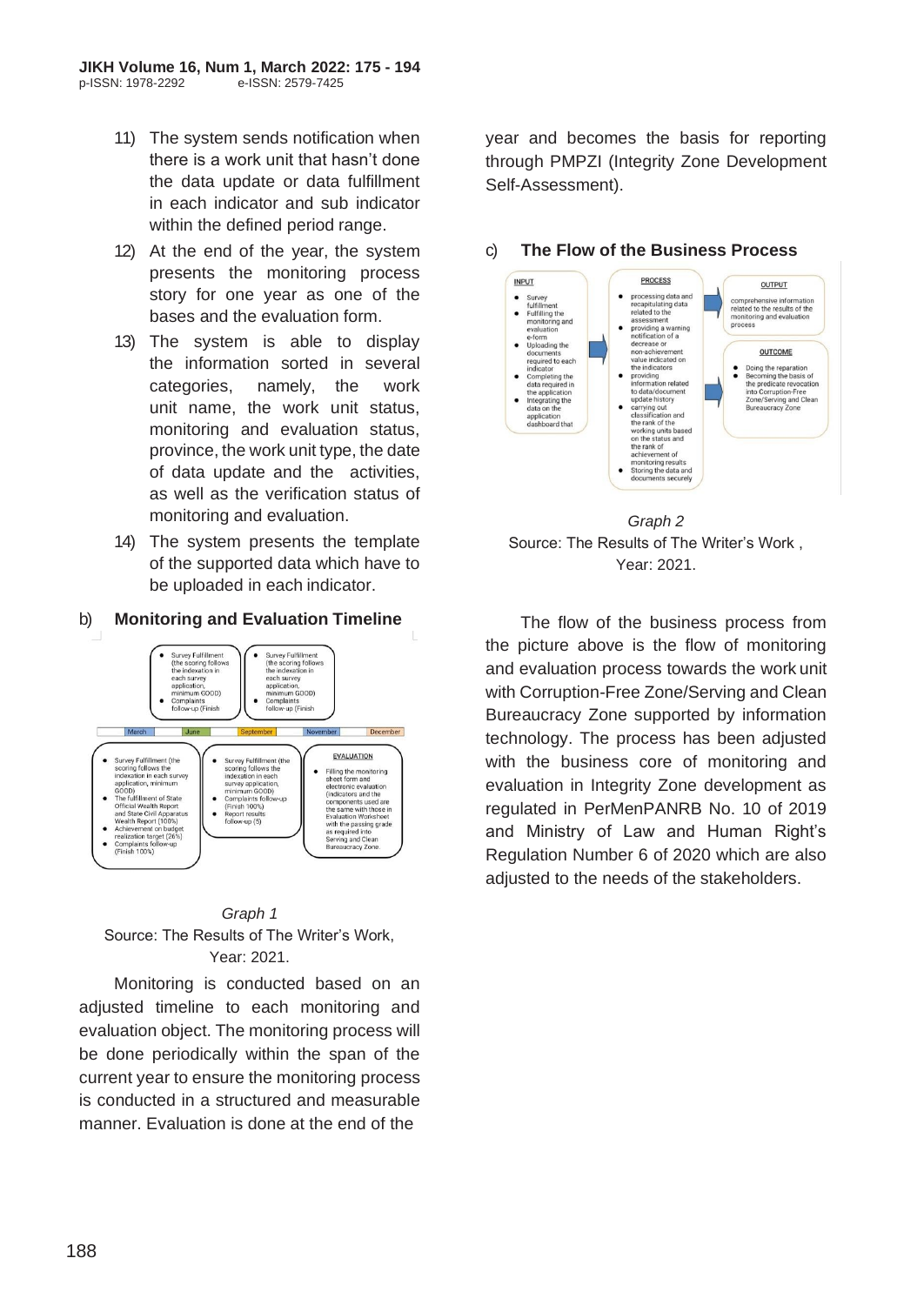Zaihan HarmaenAnggayudha, Jody Imam Rafsanjani



#### *Graph 3*

Source: The Results of The Writer's Work , Year: 2021.

Through the picture above, it shows how the system is interacted with the actor and viseversa.Thepictureabovebecomes ageneral pictureonhowbusinessprocessisappliedina IT-based system.

| Table 2                                    |  |  |
|--------------------------------------------|--|--|
| The Comparisons Between The Current        |  |  |
| <b>Condition and the Solutions Offered</b> |  |  |

| No. | <b>The Current</b><br>Condition                                                                                                                                                                                                                                                                                                                                                                                                                                     | <b>The Solutions Offered</b>                                                                                                                                                                                                                                                                                                                                                                                                                                                                                                     |
|-----|---------------------------------------------------------------------------------------------------------------------------------------------------------------------------------------------------------------------------------------------------------------------------------------------------------------------------------------------------------------------------------------------------------------------------------------------------------------------|----------------------------------------------------------------------------------------------------------------------------------------------------------------------------------------------------------------------------------------------------------------------------------------------------------------------------------------------------------------------------------------------------------------------------------------------------------------------------------------------------------------------------------|
| 1   | Ministry of Law<br>and Human Right's<br><b>Regulation Number</b><br>6 of 2020 about<br>the Integrity Zone<br>Development into<br>Corruption-Free<br>Zone/Serving and<br>Clean Bureaucracy<br>Zone in Ministry of<br>Law and Human<br><b>Right's Environment</b><br>as the legal basis<br>of Integrity Zone<br>Development. In the<br>Ministry of Law, there<br>has not been any<br>detailed regulations<br>related to the stage<br>of monitoring and<br>evaluation. | Revising by adding<br>some provisions:<br>a. Containing objects<br>and indicators of<br>monitoring and<br>evaluation toward<br>the work unit status<br>Into Corruption-Free<br>Zone/Serving and<br>Clean Bureaucracy<br>Zone:<br>b. Containing timeline<br>of monitoring and<br>evaluation toward<br>the work unit statusd<br>Into Corruption-Free<br>Zone/Serving and<br>Clean Bureaucracy<br>Zone based on<br>its objects and<br>indicators,<br>c. Containing provision<br>about the It-based<br>monitoring and<br>evaluation. |

| $\overline{2}$           | There have not been<br>any applications<br>which specifically<br>support the Integrity<br>Zone Development<br>in the Ministry of Law<br>and Human Rights<br>especially in the<br>stage of monitoring<br>and evaluation.          | Developing an app<br>which is able to<br>support the Integrity<br>Zone Development. It<br>is expected to have a<br>feature that shows the<br>stage of monitoring<br>and evaluation              |
|--------------------------|----------------------------------------------------------------------------------------------------------------------------------------------------------------------------------------------------------------------------------|-------------------------------------------------------------------------------------------------------------------------------------------------------------------------------------------------|
| 3                        | There have not<br>been any technical<br>guidances and<br>standard operating<br>procedurs of<br>monitoring and<br>evaluation for the<br>work unit with<br>Corruption-Free<br>Zone/Serving and<br>Clean Bureaucracy<br>Zone status | Arranging the technical<br>guidance in the form<br>of Inspector General's<br>decree and prepare<br>the Standard Operating<br>Procedures for each<br>stage in Integrity Zone<br>development      |
| $\overline{\mathcal{L}}$ | There is still a<br>misconception<br>that the duties and<br>the functions of<br>Government Internal<br>Surveillance Officer<br>in Integrity Zone<br>development is only<br>an additional task.                                   | Strengthening the<br>comprehension and<br>competence of the<br>Auditor related to the<br>duties and roles of<br>Government Internal<br>Surveillance Officer<br>in Integrity Zone<br>development |

**Source: The Results of The Writer's Work,** Year: 2021.

Based on the table above, it can be seen that the developing app design is very strategic for monitoring and evaluation system of Integrity Zone development especially toward the work unit with Corruption-Free Zone (WBK)/ Serving and Clean Bureaucracy Zone (WBBM) status. Additionally, the whole components in the app design, starting from the indicators, monitoring objects, timeline, until the needed features, can determine each of the offered solution. For example, it can resolve the problem related to the arrangement of technical guidanceand standard operating procedures in each stage of Integrity Zone development.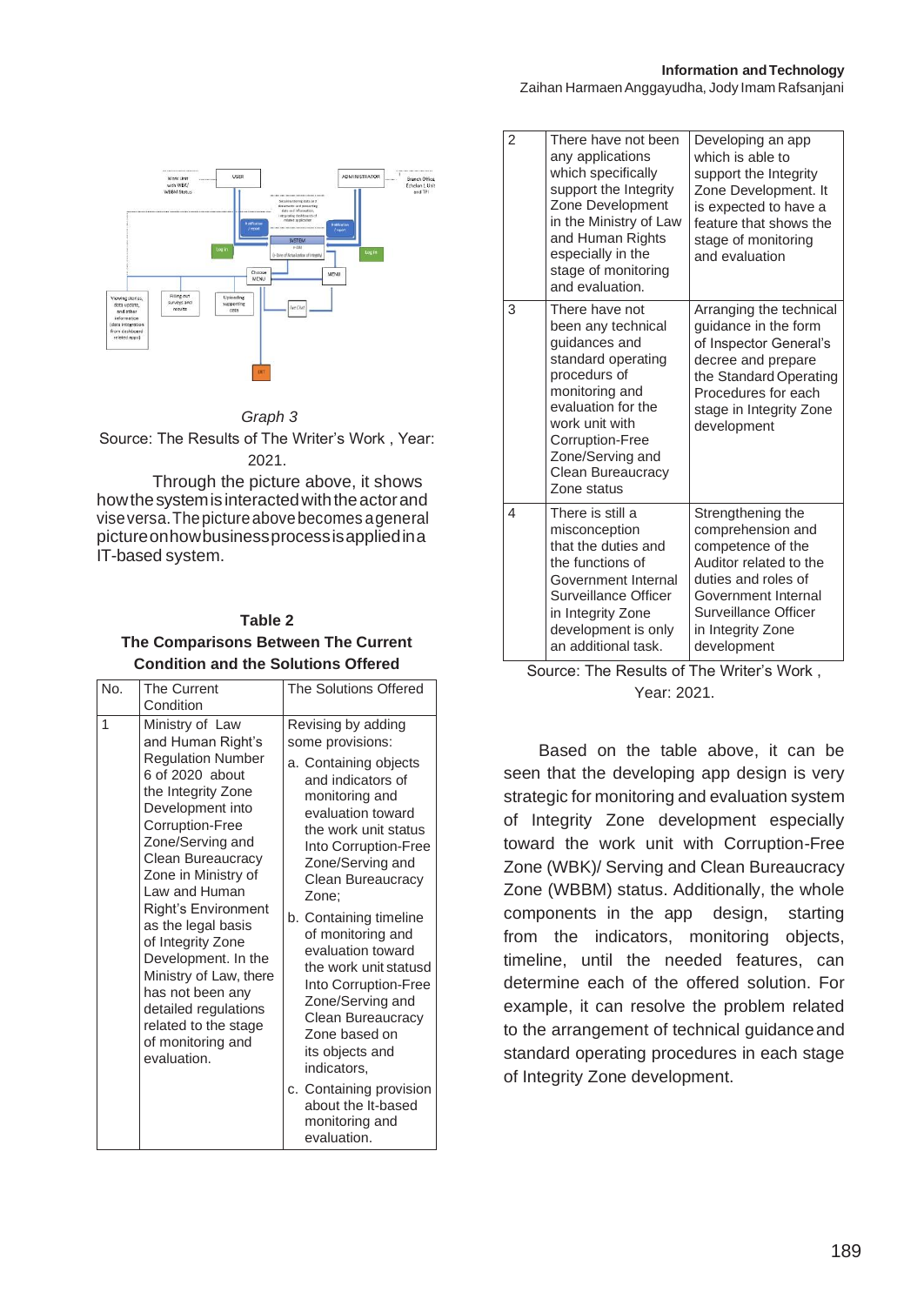# **CLOSING**

### **Conclusion**

Monitoring and evaluation towards WBK/ WBBM work unit in the Ministry of Law and Human Rights' environment is conducted based on the Ministry of Law and Human Right's Regulation Number 6 of 2020. Monitoring and evaluation are conducted two years after receiving WBK status and the related work unit is not proposed into WBBM status. Since 2015 until 2020, Inspectorate General of the Ministry of Law and Human Rights has done the monitoring and evaluation to 4 work units with Corruption-Free Zone meanwhile the other 43 were proposed to be entitled as Serving and Clean Bureaucracy Zone. This monitoring and evaluation can still be optimized through the implementation ofa periodic monitoring system every four months and evaluation at the end of the current year. However, it is still considered quite difficult considering thattherearestillmany challenges being faced by Internal Assessment Team. The challenges are the limited human resources, the perceptions related to the duties and functions of Government Internal Surveillance Officer as Internal Assessment Team as only being an additional task. In addition to these challenges, there is no monitoring and evaluation system based on the use of technology and information. The objects of monitoring and evaluation toward WBK/ WBBM work unit emphasize on functional monitoring, managerial supervision and public service quality. These objects are considered able to bridge the achievement of organizational performance and the service value experienced by the community or stakeholders. The business process in monitoring and evaluation toward the WBK/ WBBM with IT-based work unit has some flows. They are stated as follows: 1) Input, integrating related application, uploading the supporting data, and survey filling; 2). Process, data recapitulation, processing

and presenting data and information on survey results recapitulation, presenting the data update history, data classification and categorization, data and document storage, and delivering the notification and report submission: 3). Output, overall information regarding the results of data entry and processing and also the recapitulation of the values; 4). Outcome, maintenance, revocation of WBK/ WBBM status and giving award based on the information obtained from the system. Innovation in the digital era is very effective for public service system. The use of this technology can simplify and create a maximum service experienced by the community.<sup>30</sup>

In terms of monitoring and evaluation process toward the WBK/ WBBM with ITbased work unit, the input, process, output, and outcome will have impact on the effectiveness and efficiency for this process. However, if the use of information technology apply more than 1 (one) system, then it should be integrated in order to avoid problems in the following day.31 Furthermore, the security and privacy of user data are needed to be guaranteed, since they are absolutely protected in a service database.<sup>32</sup>

<sup>30</sup> Wilonotomo, "Pelayanan Pembuatan Paspor Dalam Kajiannya Terhadap Teori Manfaat Teknologi Informasi," *Jurnal Ilmiah Kebijakan Hukum* 12, no. 2 (July 31, 2018): 163–178, accessed February 2, 2022, https://ejournal. balitbangham.go.id/index.php/kebijakan/ article/view/473.

<sup>31</sup> Nizar Apriansyah, "Penerapan Sistem Informasi Terintegrasi Dalam Upaya Penegakan Hukuman Disiplin Di Kementerian Hukum Dan Hak Asasi Manusia," *Jurnal Ilmiah Kebijakan Hukum* 15, no. 3 (November 16, 2021): 473–488, accessed February 2, 2022, https://ejournal.balitbangham. go.id/index.php/kebijakan/article/view/1914.

<sup>32</sup> Trisapto Wahyudi Agung Nugroho and Imam Lukito, "Analisis Sistem Aplikasi Pendaftaran Antrian Paspor Online Pada Kantor Imigrasi," *Jurnal Ilmiah Kebijakan Hukum* 15, no. 3 (November 16, 2021): 347–360, accessed February 2, 2022, https://ejournal.balitbangham. go.id/index.php/kebijakan/article/view/1896.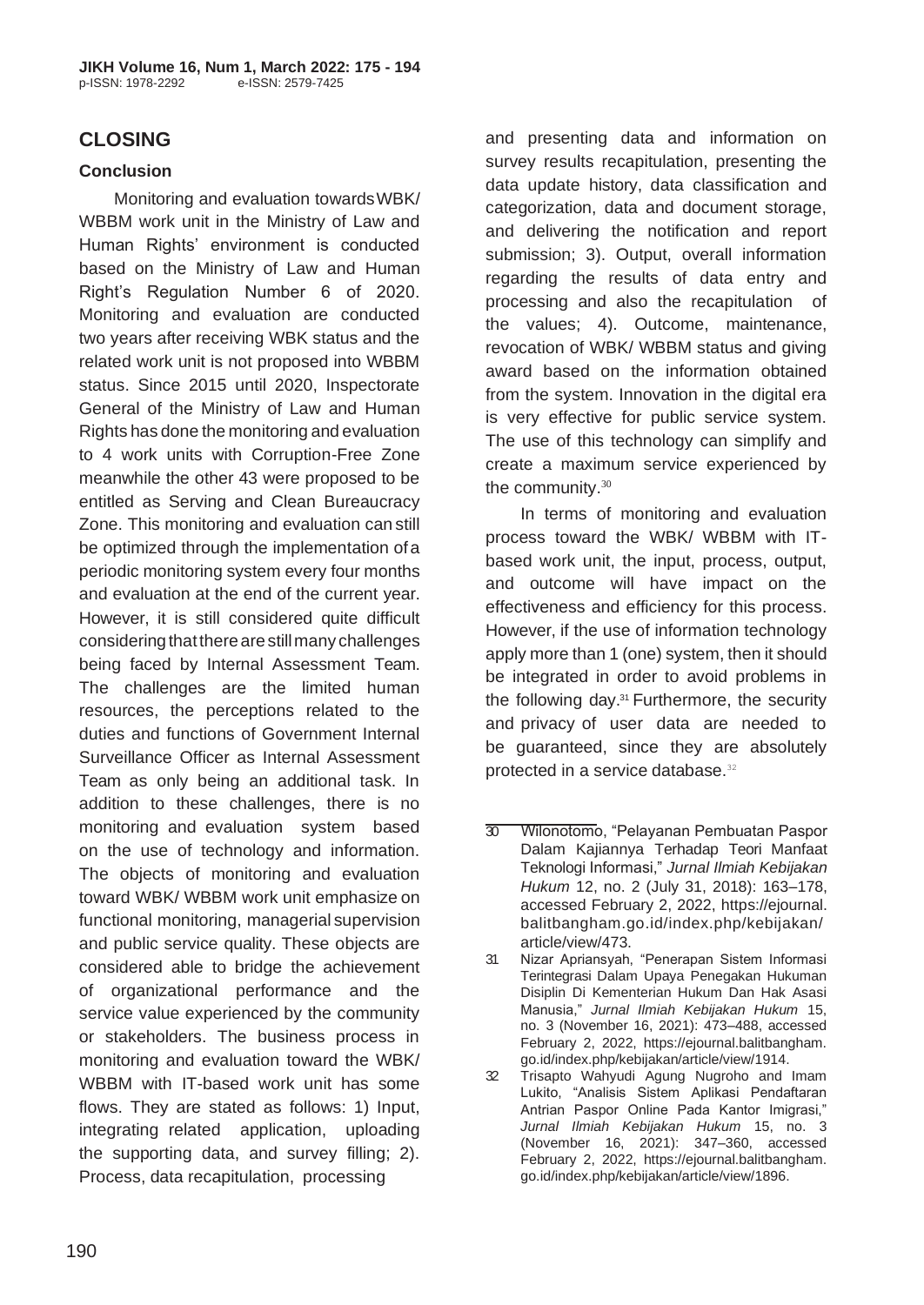### **Suggestions**

Based on the challenges stated above, there are some suggestions from this research as follows:

The Ministry of Law and Human Right's Regulation Number 6 of 2020 about the Integrity Zone Development into becoming Corruption-Free Zone/Serving and Clean Bureaucracy Zone in the Ministry of Law and Human Right's environment needs to be revised. The revision can be done by adding some provisions, such as adding the objects and indicators of monitoring and evaluation toward WBK/ WBBM work unit; adding the timeline of monitoring and evaluation toward WBK/ WBBM work unit based on its objects and indicators, and adding the provision related to the implementation of ITbased monitoring and evaluation. Then, it is necessary to technically arrange the mechanisms and the steps of monitoring and evaluation toward WBK/ WBBM work unit. In addition, it is essential to develop an application that functions as monitoring and evaluation platform towards toward WBK/ WBBM work unit. All the efforts to improve monitoring and evaluation are accompanied by the strengthening of comprehension and competence of the auditors regarding the duties and roles of APIP in Integrity Zones Development.

## **ACKNOWLEDGEMENT**

We would like to express our gratitude to the Head of the Legal Research and Development Agency and staff. We also would like to show appreciation to those who have helped us for completing this article.

## **REFERENCES**

- Apriansyah, Nizar. "Penerapan Sistem Informasi Terintegrasi Dalam Upaya Penegakan Hukuman Disiplin Di Kementerian Hukum Dan Hak Asasi Manusia." *Jurnal Ilmiah Kebijakan Hukum* 15, no. 3 (November 16, 2021): 473–488. Accessed February 2, 2022. https://ejournal.balitbangham.go.id/ index.php/kebijakan/article/view/1914.
- Budijanto. Oki Wahju. "Mekanisme Pengawasan Intern Kementerian Hukum Dan Hak Asasi Manusia." *Jurnal Ilmiah Kebijakan Hukum* 14, no. 2 (July 2020): 313–338.
- Dwiyanto, Agus, Partini, Ratminto, Bambang Wicaksono, Wini Tamtiari, Bevaola Kusumasari, and Mohammad Nuh. *Reformasi Birokrasi Publik Di Indonesia*. Sleman: Gajah Mada University Press, 2021.
- Hadi, Sutrisno. *Statistik*. Yogyakarta: Andi Offset, 1999.
- Hapsari, Julia, Hartuti Purnaweni, and Budi Puspo Priyadi. "Implementasi Pembangunan Zona Integritas Menuju Wilayah Bebas Dari Korupsi Dan Wilayah Birokrasi Bersih Dan Melayani Di Bbws Pemali Juana Semarang." *Jurnal Ilmu Administrasi Publik* 1, no. 1 (June 2019): 25–42.
- Hartong, Sigrid. "The Transformation of State Monitoring Systems in Germany and the US: Relating the Datafication and Digitalization of Education to the Global Education Industry." *Researching the Global Education Industry*  (2019): 157–180. Accessed January 7, 2022. https://link.springer.com/ chapter/10.1007/978-3-030-04236-3\_8.
- Humas Sekretariat Kabinet Republik Indonesia. "Peran APIP (Aparat Pengawas Internal Pemerintah) Dalam Mendukung Penilaian Mandiri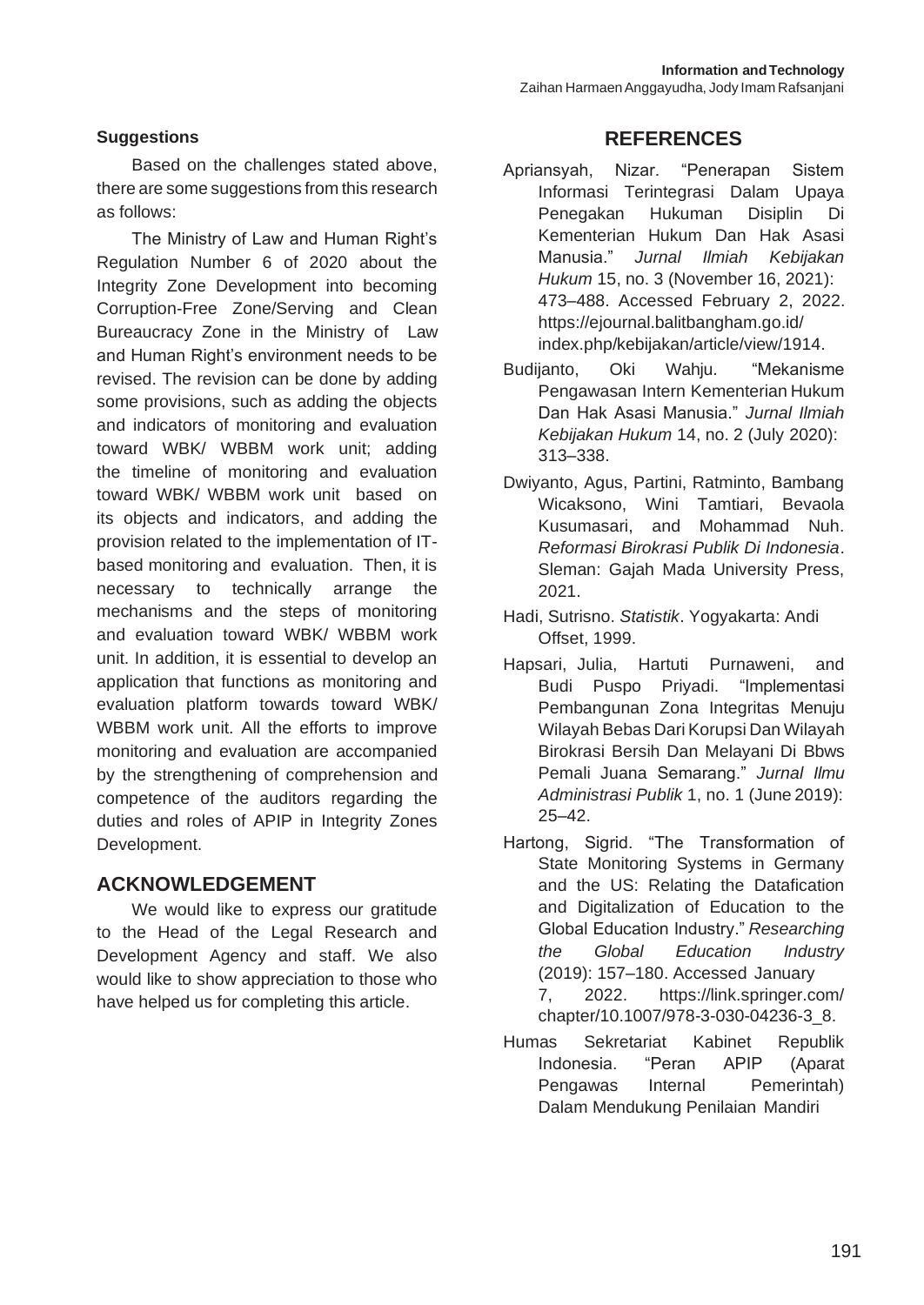Pelaksanaan Reformasi Birokrasi (PMPRB) Demi Terwujudnya Inovasi Birokrasi Pada Sektor Publik." *Humas Sekretariat Kabinet Republik Indonesia*.

- Ilyas, Anita, and Bahagia Bahagia. "Pengaruh Digitalisasi Pelayanan Publik Terhadap Kinerja Pegawai Pada Masa Pandemi Di Lembaga Pendidikan Dan Pelatihan." *EDUKATIF : JURNAL ILMU PENDIDIKAN* 3, no. 6 (November 18, 2021): 5231–5239. Accessed January 7, 2022. https://edukatif.org/index.php/ edukatif/article/view/1173.
- Jazuli, Ahmad. "Komitmen Agen Perubahan Kementerian Hukum Dan Hak Asasi Manusia Dalam Pembangunan Zona Integritas Berkelanjutan." *Jurnal Ilmiah Kebijakan Hukum* 15, no. 3 (November 16, 2021): 415–430. Accessed February 2, 2022. https://ejournal.balitbangham. go.id/index.php/kebijakan/article/ view/1835.
- Lukito, Imam, and Haryono Haryono. "Optimalisasi Pendidikan Dan Pelatihan Metode E-Learning Di Lingkungan Kementerian Hukum Dan HAM." *Jurnal Ilmiah Kebijakan Hukum* 14, no. 2 (July 24, 2020): 339. Accessed February 2, 2022. https://ejournal.balitbangham. go.id/index.php/kebijakan/article/ view/1122.
- Lukito, Imam, and Edward James Sinaga. "Analisa Pembentukan Organisasi PengelolaNusakambanganSebagaiPilot Project Revitalisasi Pemasyarakatan." *Jurnal Ilmiah Kebijakan Hukum* 15, no. 1 (March 26, 2021): 49. Accessed February 2, 2022. https://ejournal. balitbangham.go.id/index.php/kebijakan/ article/view/1626.
- Mareta, Josefhin. "Pola Penempatan Auditor Di Kantor Wilayah Kementerian Hukum Dan HakAsasi Manusia RI." *Jurnal Ilmiah Kebijakan Hukum* 14, no. 1 (March 27, 2020): 91. Accessed February 2, 2022. https://ejournal.balitbangham.go.id/ index.php/kebijakan/article/view/769.
- Nasution. *Metode Penelitian Naturalistik Kualitatif*. Bandung: Tarsito, 1996.
- Pasaribu, Pramella Yunidar. "Internalisasi Nilai-Nilai Pancasila Dalam Penyusunan Kode Etik Aparatur Pengawas Internal Pemerintah (APIP)." *Jurnal Ilmiah Kebijakan Hukum* 13, no. 2 (July 23, 2019): 245–264. Accessed February 2, 2022. https://ejournal.balitbangham. go.id/index.php/kebijakan/article/ view/578.
- Pramudita, Ayodha, and dkk. *Inovasi Birokrasi: Membuat Kerja Birokrat Lebih Bermakna*. Jakarta: Gramedia, 2020.
- Setiawan, Heru. "Zona Integritas MenujuWBK Atau WBK Menuju Zona Integritas?" *Perwakilan BPKP Provinsi Jawa Tengah*.
- Simatupang, Taufik H. "Pengembangan Kompetensi Jabatan Fungsional Di Kementerian Hukum Dan Hak Asasi Manusia Republik Indonesia." *Jurnal Ilmiah Kebijakan Hukum* 15, no. 3 (November 16, 2021): 431–446. Accessed February 2, 2022. https:// ejournal.balitbangham.go.id/index.php/ kebijakan/article/view/2029.
- Supriati, Yuni Ariani, and Sarifudin. "Implementasi Akuntabilitas Kinerja Dalam Reformasi Birokrasi Di Kementerian Keuangan Republik Indonesia." *Jurnal Administrasi Publik*  Vol. 10, no. 1 (2019): 32–52.
- Surachmad, Winarno. *Afetodologi Reserch*. Yogyakarta: Andi Offset, 1994.
- Wahyudi Agung Nugroho, Trisapto, and Imam Lukito. "Analisis Sistem Aplikasi PendaftaranAntrian Paspor Online Pada Kantor Imigrasi." *Jurnal Ilmiah Kebijakan Hukum* 15, no. 3 (November 16, 2021): 347–360. Accessed February 2, 2022. https://ejournal.balitbangham.go.id/ index.php/kebijakan/article/view/1896.
- Wilonotomo. "Pelayanan Pembuatan Paspor Dalam Kajiannya Terhadap Teori Manfaat Teknologi Informasi." *Jurnal Ilmiah Kebijakan Hukum* 12, no. 2 (July